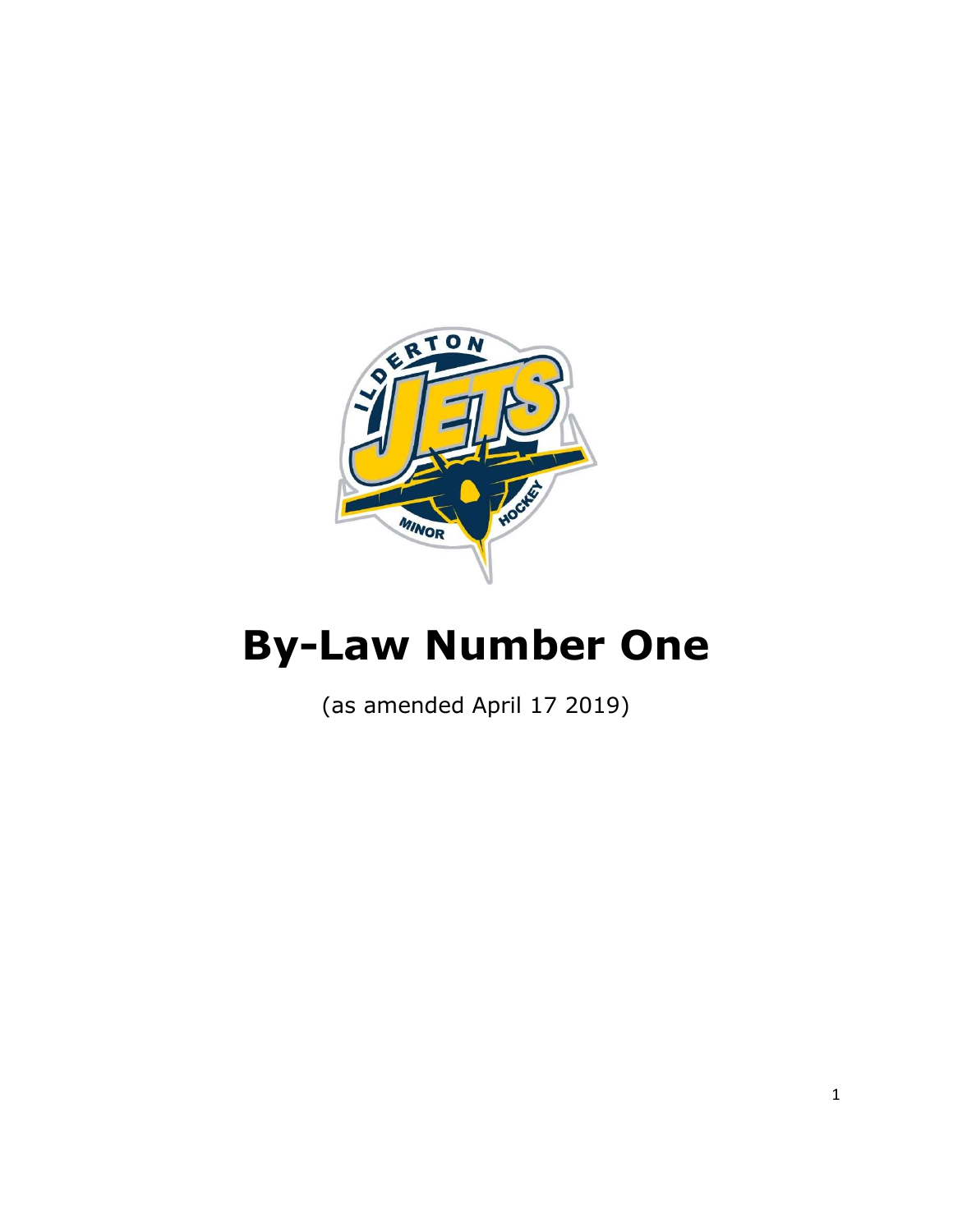# **Table of Contents**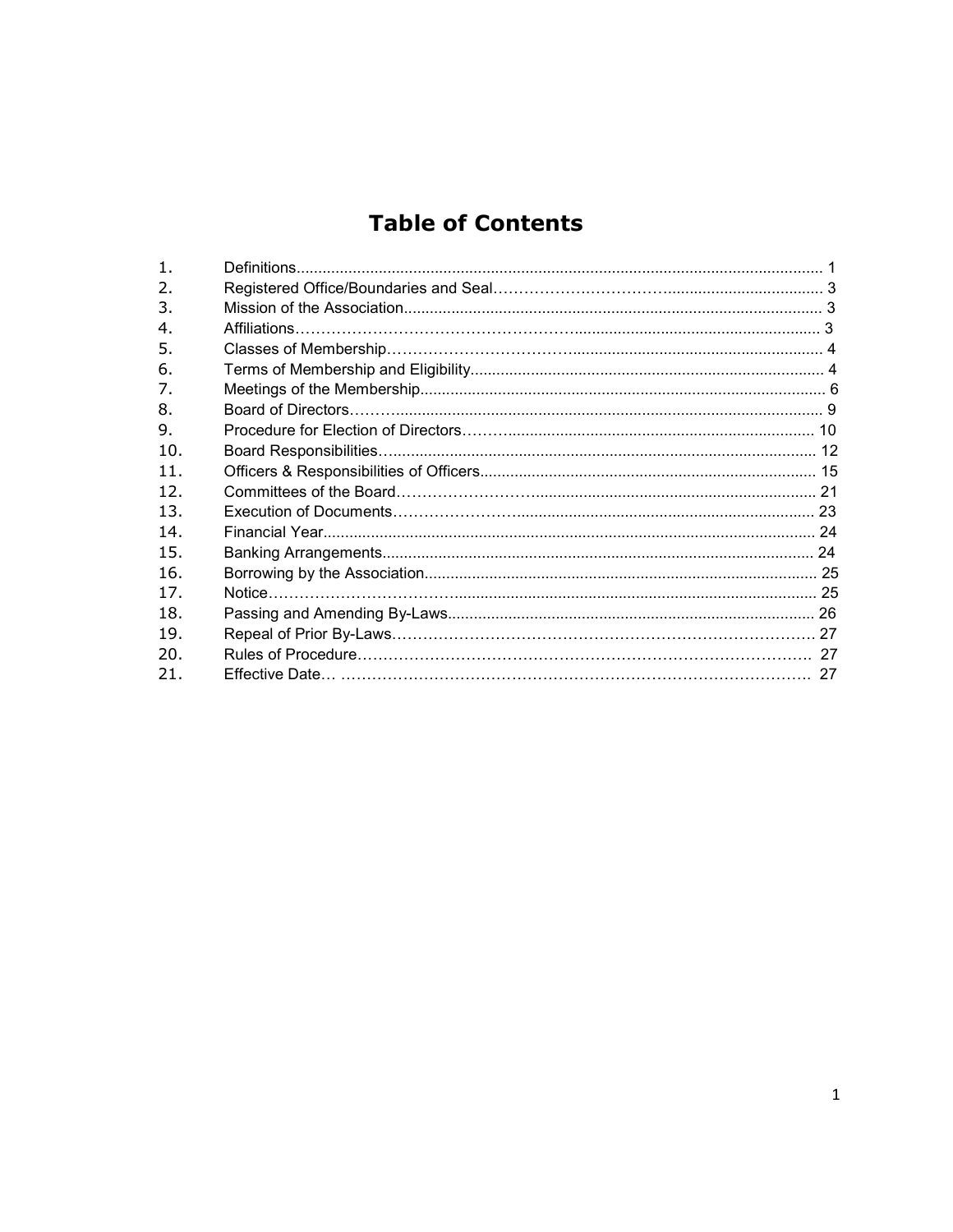# ILDERTON MINOR HOCKEY ASSOCIATION

# BY-LAW NUMBER ONE

A by-law relating generally to the conduct of the affairs of the Ilderton Minor Hockey Association

BE IT ENACTED as a by-law of Ilderton Minor Hockey Association as follows:

# 1. DEFINITIONS

- 1.1 In this By-law and all other By-laws and Resolutions of the Association, unless the context otherwise requires:
	- a) "Association" means Ilderton Minor Hockey Association (or such other name as the Association may in the future legally adopt);
	- b) "Auditor" means any person appointed by the membership to review the financial records of the association (not necessarily a certified accountant);
	- c) "Board" means the Board of Directors of the Association;
	- d) "HC" means the Hockey Canada (or such other name as the Canadian nation governing body who is a member of the International Ice Hockey Federation may in the future legally adopt) who is the sole governing body recognized by the Federal Government;
	- e) "Corporations Act" means the Corporations Act R.S.O. 990, Chapter 38, and any statute amending or enacted in substitution therefore, from time to time;
	- f) "Director" means an individual who has been elected to the Board of Directors of the Association;
	- g) "Letters Patent" mean the Letters Patent incorporating the Association, as from time to time amended by Supplementary Letters Patent;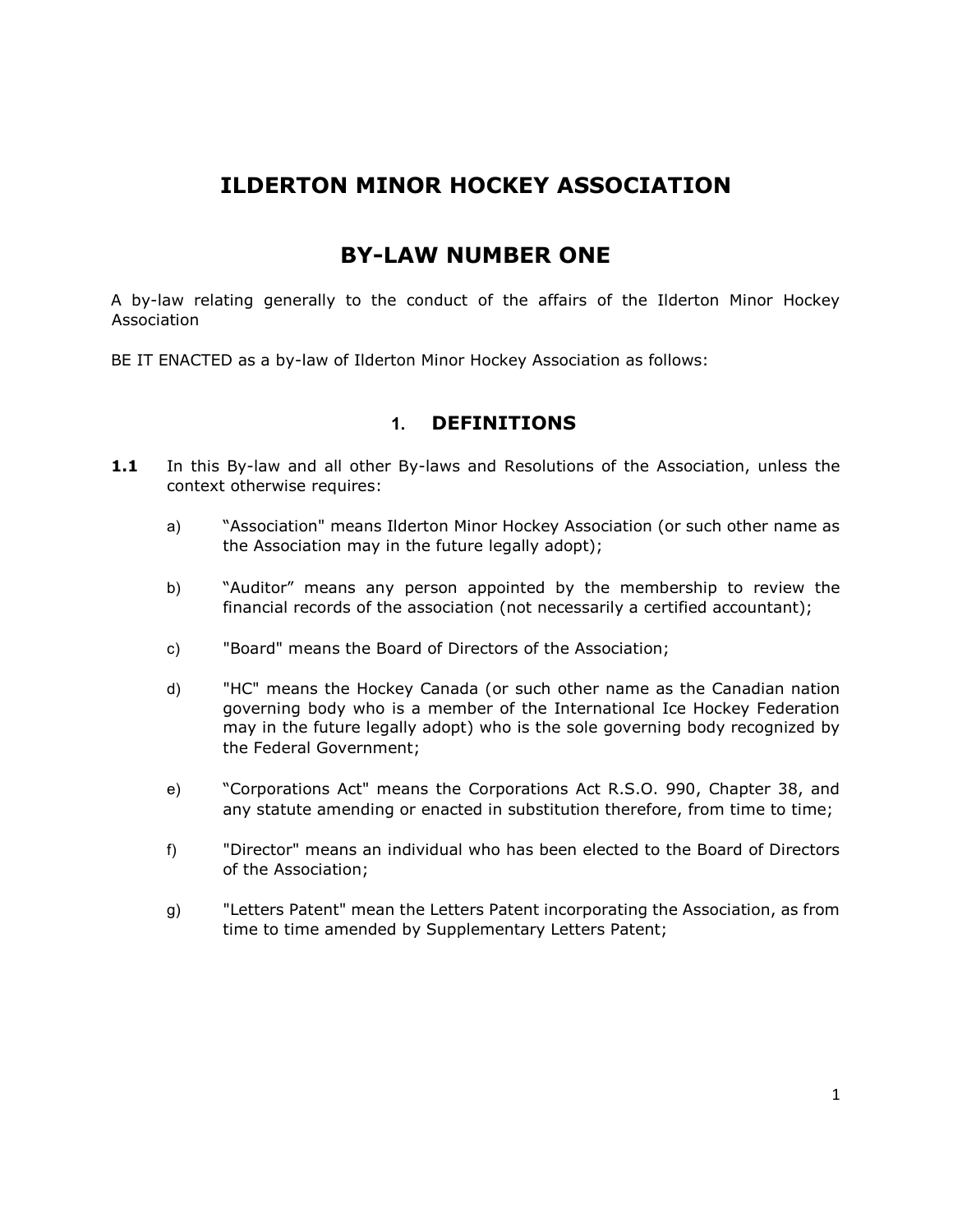- h) "OHF" means the Ontario Hockey Federation (or such other name as the OHF may in the future legally adopt);
- i) "OMHA" means Ontario Minor Hockey Association (or such other name as the OMHA may in the future legally adopt);
- j) "SHL" means Shamrock Hockey League (or such other name as the SHL may in the future legally adopt); "LMLL" means Lambton Middlesex Local League (or such other name as the LMLL may in the future legally adopt);
- k) "OWHA" means Ontario Women's Hockey Association (or such other name as the OWHA may in the future legally adopt;
- l) "IMHA" means Ilderton Minor Hockey Association;
- m) "Policies" means written statements governing issues affecting the affairs of the Association, which have been considered and approved by the Board of Directors of the Association.
- n) "Members" means all classes of membership in the Association as provided for in section 5;
- o) "A Member in good standing" means that member has:
	- i Paid all membership fees as provided for in section 5
	- ii Paid all other fees as deemed necessary by the IMHA Board of Directors
	- iii Complies with the "The IMHA Code of Conduct"
	- iv Has no standing sanctions against them
	- v Has no litigation vs the IMHA (see OMHA definition)
	- vi Returns all borrowed IMHA equipment in suitable condition
- p) "Family" means those that are at address of the member registered with IMHA at time of Registration;
- q) "Executive" means Past President, President, Secretary, Treasurer, Registrar, Director of Sponsorship, Director of Fundraising, Director of Equipment, Director of Shamrock League, Director of Lambton Middlesex League, Director of OMHA, Director of OWHA, Director of Officiating/Admissions, Director of Coaching, Ice Convenor and Director At Large;
- **1.2** All terms defined in the Corporations Act have the same meaning in this By-law and all other Bylaws and Resolutions of the Association.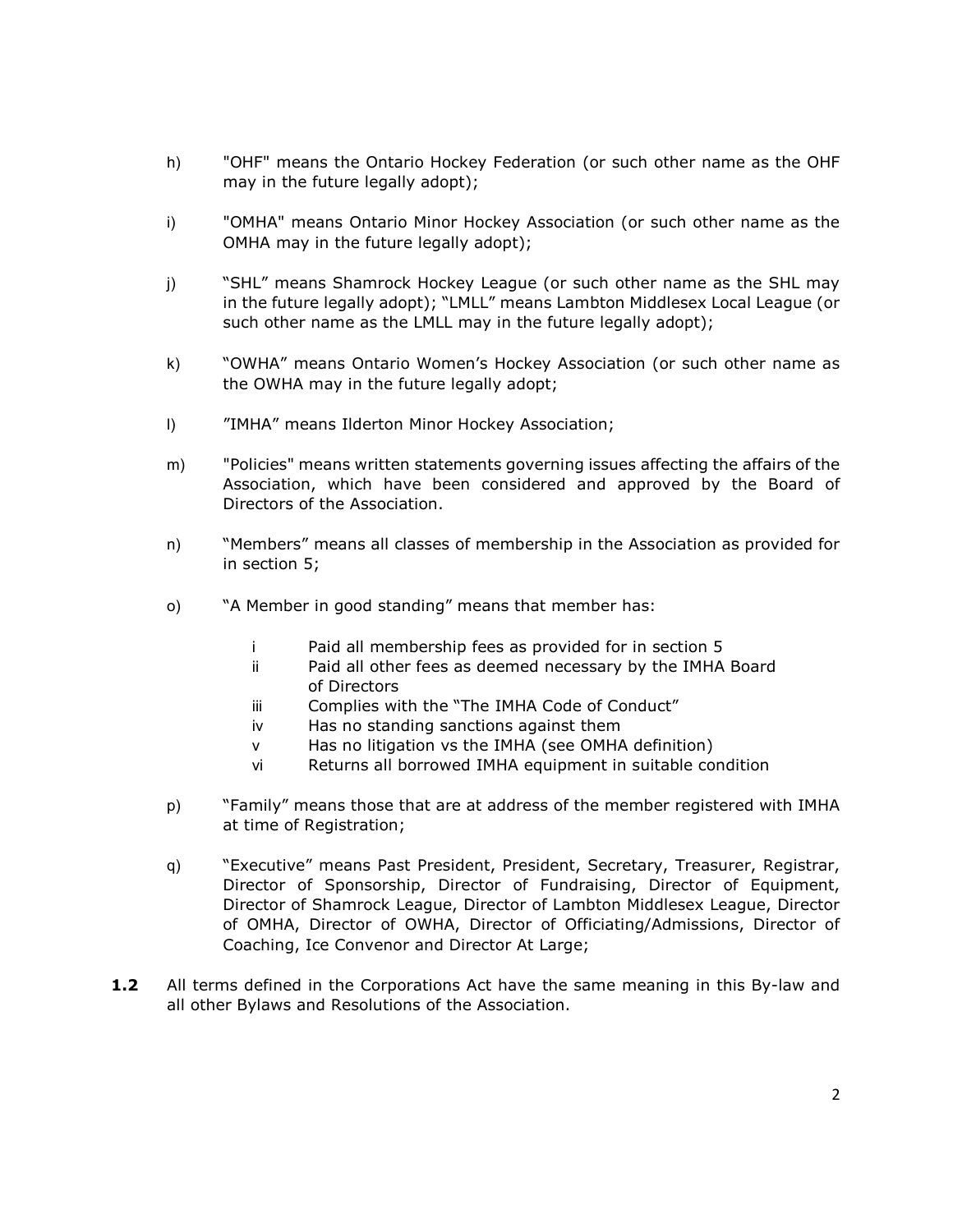# 2. REGISTERED OFFICE/BOUNDARIES AND SEAL

- **2.1** The Corporate Seal of the Association shall be in the form as the Board may by resolution from time to time adopt, and shall be entrusted to the Secretary of the Association for its use and safekeeping.
- 2.2 The registered head office of the Association shall be in the in the Town of Ilderton, in the Province of Ontario and thereafter as the Association may from time to time determine by special resolution of the members pursuant to the Corporations Act. The Association may establish such other offices within Canada, as the Board may deem expedient by resolution.

# 3. MISSION OF THE ASSOCIATION

- **3.1** The purpose of the Association is to organize, develop and promote minor ice hockey for the youth of the Town of Ilderton and surrounding areas including:
	- a) The opportunity for all eligible individuals to participate in recreational house league ice hockey, and to provide community based programs, which will allow a player to participate in an environment for fun, physical exercise and fair play;
	- b) The development of and participation in representative ice hockey and provide the opportunity to participate at the highest competitive level;
	- c) To instil in all players, coaches, managers and members associated with the IMHA good sportsmanship, correct and proper behaviour on and off the ice, respect for authority and team play;
	- d) The Association shall be operated without the purpose of pecuniary gain to any of the Members and any surplus or accretions of the Association shall be used solely for the purposes of the Association and for the promotion of its objects

# 4. AFFILIATIONS

- **4.1** The Association shall have the following affiliations:
	- a) The Association shall be a member of the OMHA; and,
	- b) The Association shall be a member of the OWHA; and,
	- c) The Association shall operate in cooperation with the Township of Middlesex Centre;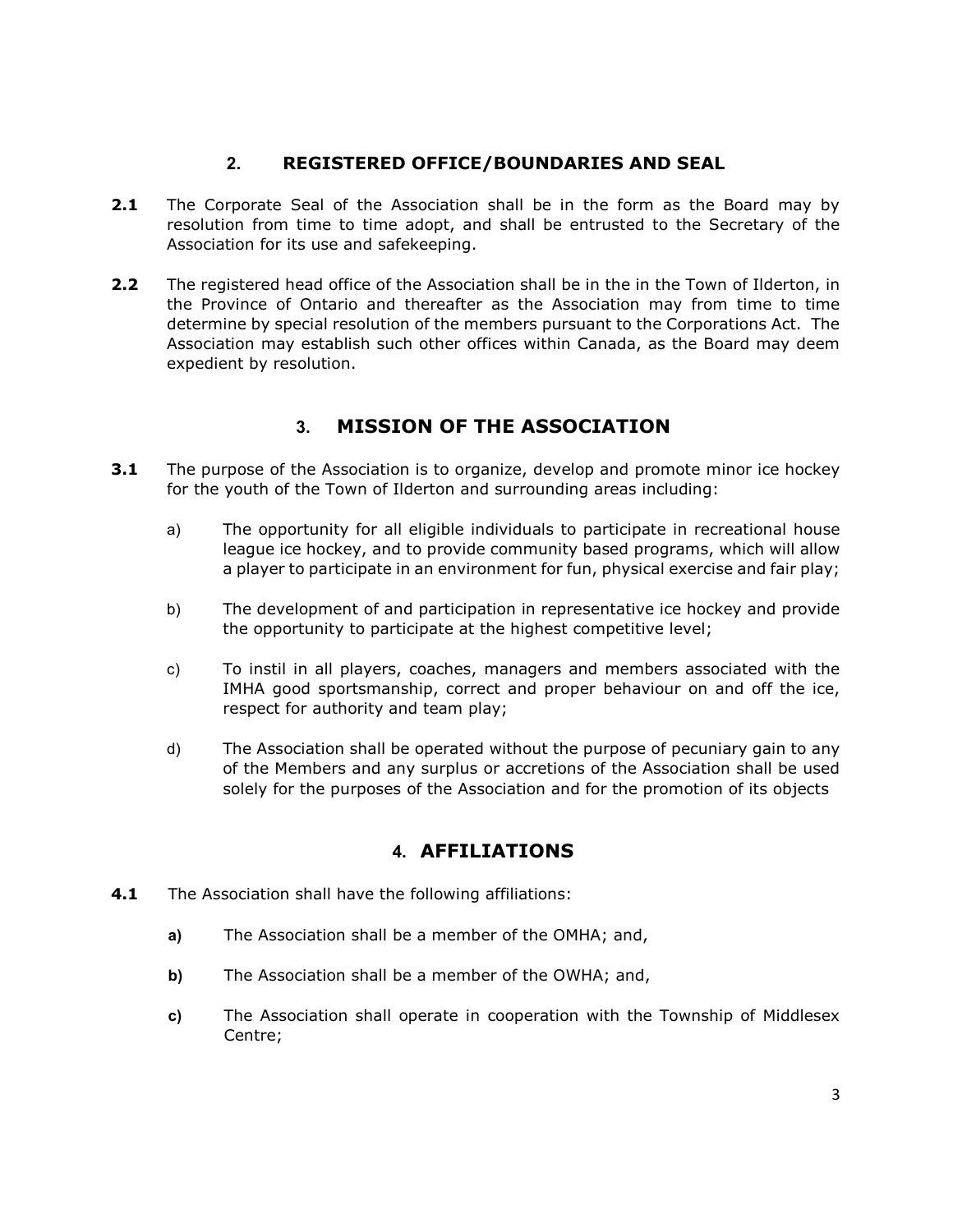# 5. CLASSES OF MEMBERSHIP

- **5.1** There shall be three (3) classes of Membership in the Association:
	- a) Active Membership;
	- b) Parent/Guardian Membership;
	- c) Honorary Lifetime Membership.

# 6. TERMS OF MEMBERSHIP AND ELIGIBILITY

#### 6.1 Terms and Eligibility:

a) Active Membership:

Active Members shall include all elected or appointed Directors or officials, and all convenors, coaches, managers and trainers appointed for the current season, and all registered players who are at least 18 years of age. Members in this classification will be allowed one vote per person.

b) Parent/Guardian Membership:

Parent/Guardian members shall include all parents and or legal guardians of registered players in good standing where the registered player is under the age of eighteen (18) years. Each Parent/Guardian member of a registered player shall be entitled to vote and may attend membership meetings and, by invitation, meetings of the Board and Committees of the Association. Votes are limited to two per family.

c) Honorary Lifetime Membership:

Honorary Lifetime Membership may be granted to an individual who has rendered extraordinary and distinguished service to the Association. Individuals may be nominated to be Honorary Lifetime Members by any Member of the Association and the granting of Honorary Lifetime Membership must be confirmed by a majority vote of the Board of Directors.

Honorary Members will have one vote and may attend members meetings and by invitation, meetings of the Board and Committees of IMHA.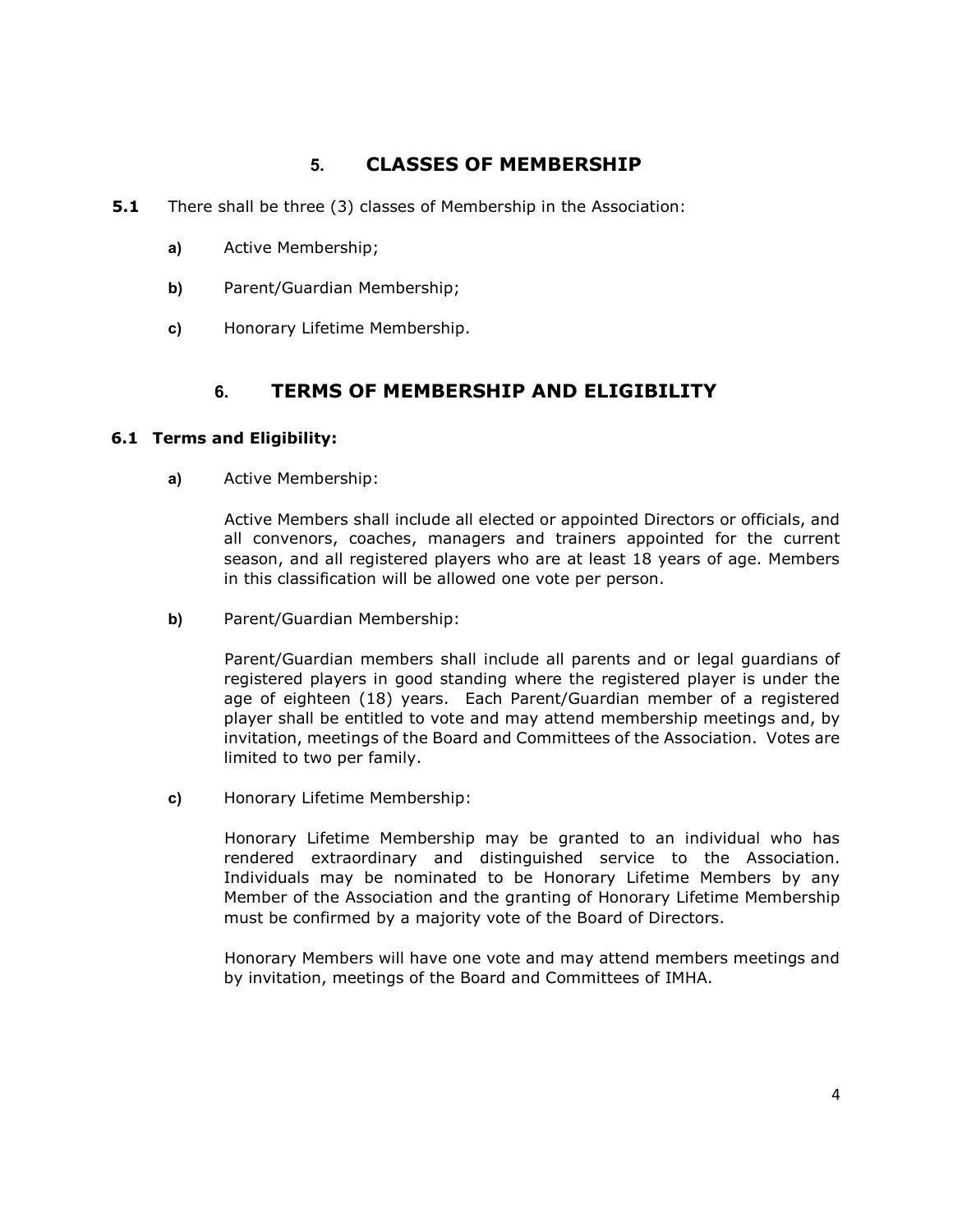d) One Person – One Class of Membership:

Although it is possible for a member to be qualified for more than one (1) class of membership in the Association, no person may hold more than one (1) class of membership. It is therefore mandatory that each member shall declare himself/herself prior to the start of any meeting of the membership and advise the chairperson of the membership class he/she wishes to represent. Once the meeting is called to order, the member must remain in that class of membership and may not change to another category or class of membership.

# 6.2 Membership List:

Subject to Section 7 herein, the Registrar of the Board shall prepare and maintain a list of current Active Members, Parent/Guardian Members, and Honorary Lifetime Members. This list shall be kept at the head office and updated as necessary and made available to all Directors. Such list of Members shall be used to determine eligibility to attend and vote at any Meeting of the Membership.

#### 6.3 Membership Year:

Unless otherwise determined by the Board, every Membership, other than Honorary Lifetime Memberships shall commence on or after May  $1<sup>st</sup>$  in each year, and shall lapse and terminate on the 30th day of April next following the date on which such Membership commenced.

#### 6.4 Termination:

- a) Membership in the Association shall not be transferable and shall terminate upon a Member's resignation or death.
- b) Members may resign from the Association by submitting a resignation in writing addressed to the Secretary who in turn notifies the appropriate Board members.
- c) Members in good standing shall be those admitted to Membership and who have paid all required membership fees to the Association. Members whose Membership fees are in arrears for a period of three (3) months shall be suspended from Membership and not permitted to vote, make nominations or hold office in the Association. The Secretary shall inform those concerned of this suspension in writing.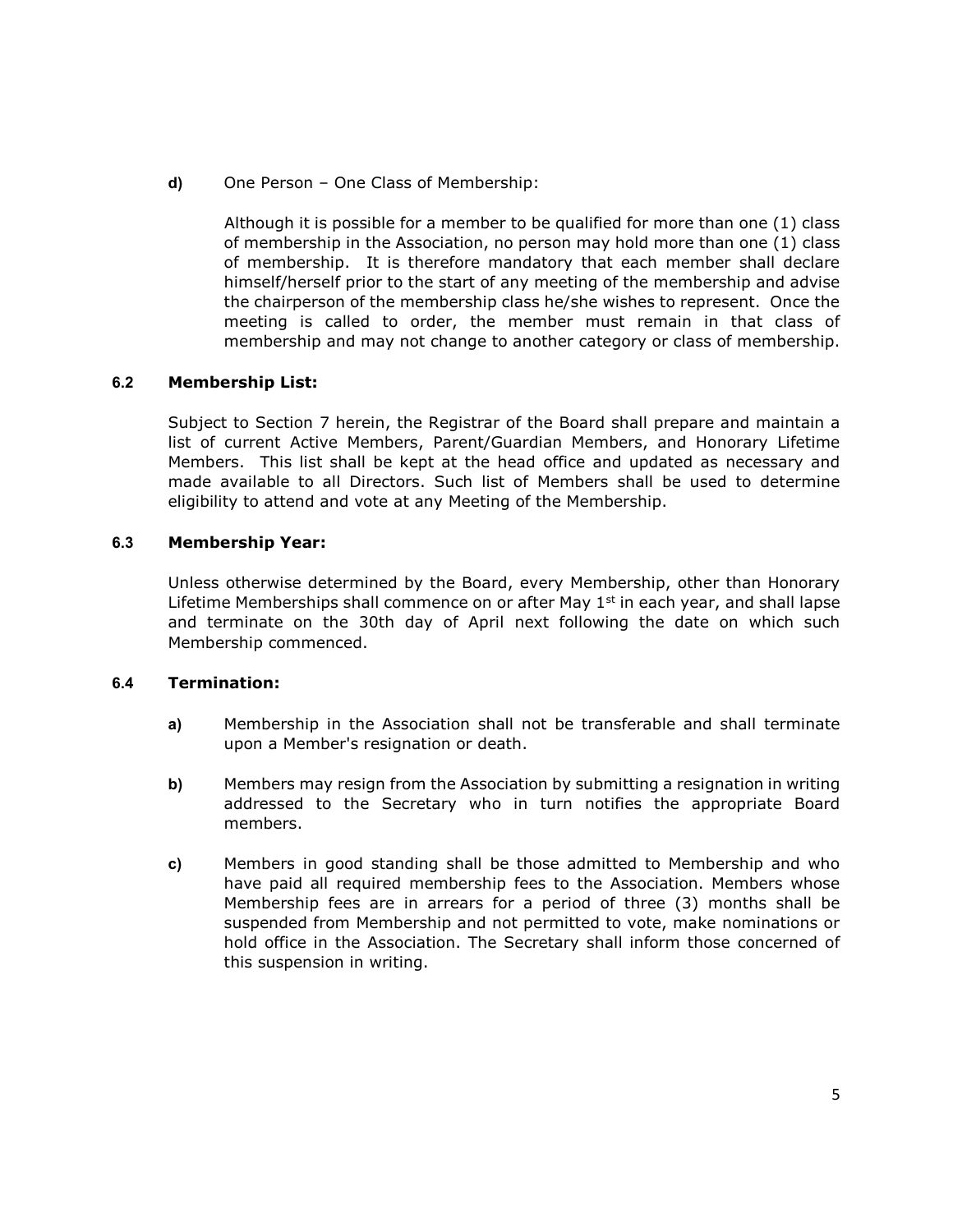d) Members whose conduct is considered by the Board to be contrary to the stated Code of Conduct and the purposes of the Association shall be asked by the Board to explain or justify their actions. If these Members are unwilling or unable to do so, they shall be asked by the Board to resign from the Association. If they do not resign, the Board shall give proper notice of motion, to be considered at the next Board meeting, requesting the expulsion of these Members. A copy of this motion shall be communicated to the Members concerned within a reasonable period of time for that person to make a written response. If a response is made, it shall be circulated with the notice of motion. Approval of such a motion shall require a two-thirds (2/3) majority in a ballot conducted at the meeting. The Members concerned shall be invited to attend the meeting and to explain their positions before the vote is taken.

#### 6.5 Membership Fees:

Registration fees shall be established annually by the Executive and resolved by the Board. Fees for any unexpired term of membership are normally not refundable, but the Board of Directors may, in its sole discretion, grant a request for such a refund in extenuating circumstances.

#### 6.6 Right to Vote:

All Active Members, Parent/Guardian Members and Honorary Lifetime Members shall be entitled to notice of and to vote at all Meetings of Members of the Association.

#### 6.7 Record Date:

Individuals, who are Members of the Association at least 35 days in advance of any General Meeting of the Members of the Association, are entitled to notice of and to vote at such General Meeting of Members. Any individual who is not a Member at least 35 days in advance of a General Meeting is not entitled to notice of or to vote at such General Meeting for which the record date has been established.

# 7. MEETINGS OF THE MEMBERSHIP

#### 7.1 Annual General Meeting of Members:

The Annual General Meeting shall be held each year in April, at a time, place and day determined by the Board, for the transaction of at least the following business, to be set out in the agenda of such Annual General Meeting;

- a) approval of the agenda;
- b) approval of the minutes of the previous Meeting of the Membership;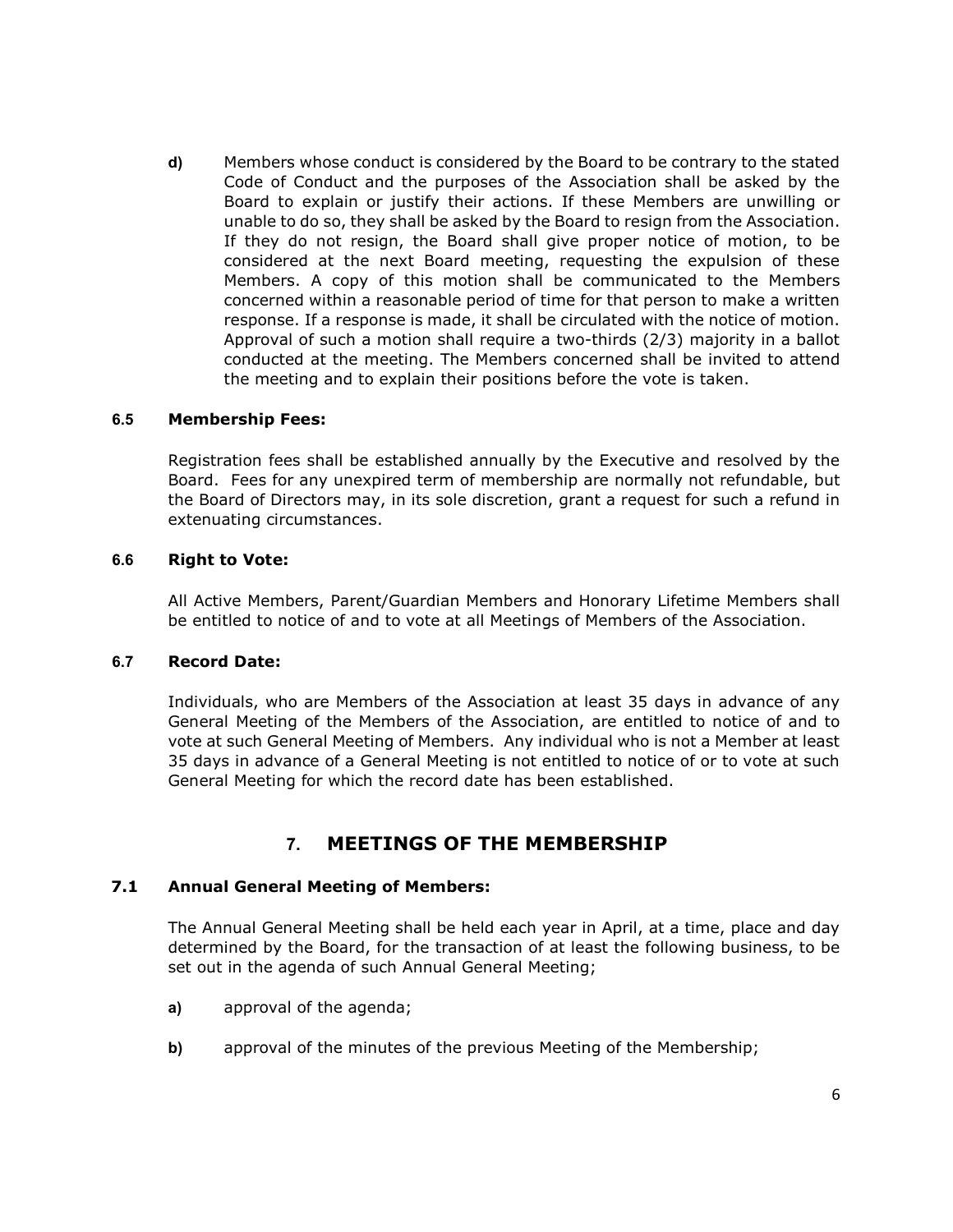- c) receiving reports of the activities of the Association during the preceding year;
- d) receiving information regarding the planned activities of the Association for the current year;
- e) receiving and approving the report of the Auditor of the Association from the previous year and a projected financial position for the current year;
- f) consideration of any proposed amendments to the Letters Patent or By-laws of the Association;
- g) transaction of any business which relates to the business of the Meeting referred to above, and notice and particulars of which are received by the Secretary in writing on or before 6:00 p.m. on March 31st, immediately preceding the Annual General Meeting;
- h) election of the new Board

# 7.2 Additional General Meetings of Members:

In addition to the Annual General Meeting, a General Meeting of the Membership may be called at any time by a Resolution of the Board. The business to be transacted at a General Meeting shall be limited to that specified in the notice calling the General Meeting.

#### 7.3 Notice:

a) Annual General Meeting;

Notice of the Annual General Meeting to be held within 15 days prior to the meeting, shall set out the agenda, including particulars of any other business to come before the Meeting. The time and the place of the Meeting, and such notice shall be posted on the website for all Members to see as well as notification will be on the registration forms. Such notice shall be posted in the Ilderton Arena at least fifteen (15) days prior to the date of the Meeting.

b) Additional General Meetings of the Membership;

Notice of any Additional General Meetings of the Membership shall be posted on the website for all Members to view. Such notice shall be posted in the Ilderton Arena within at least fifteen (15) days prior to the date of the Meeting.

c) Error or Omission in Notice;

No inadvertent error or omission in giving notice of any Annual General Meeting or Additional General Meeting of Membership or any adjourned Meeting,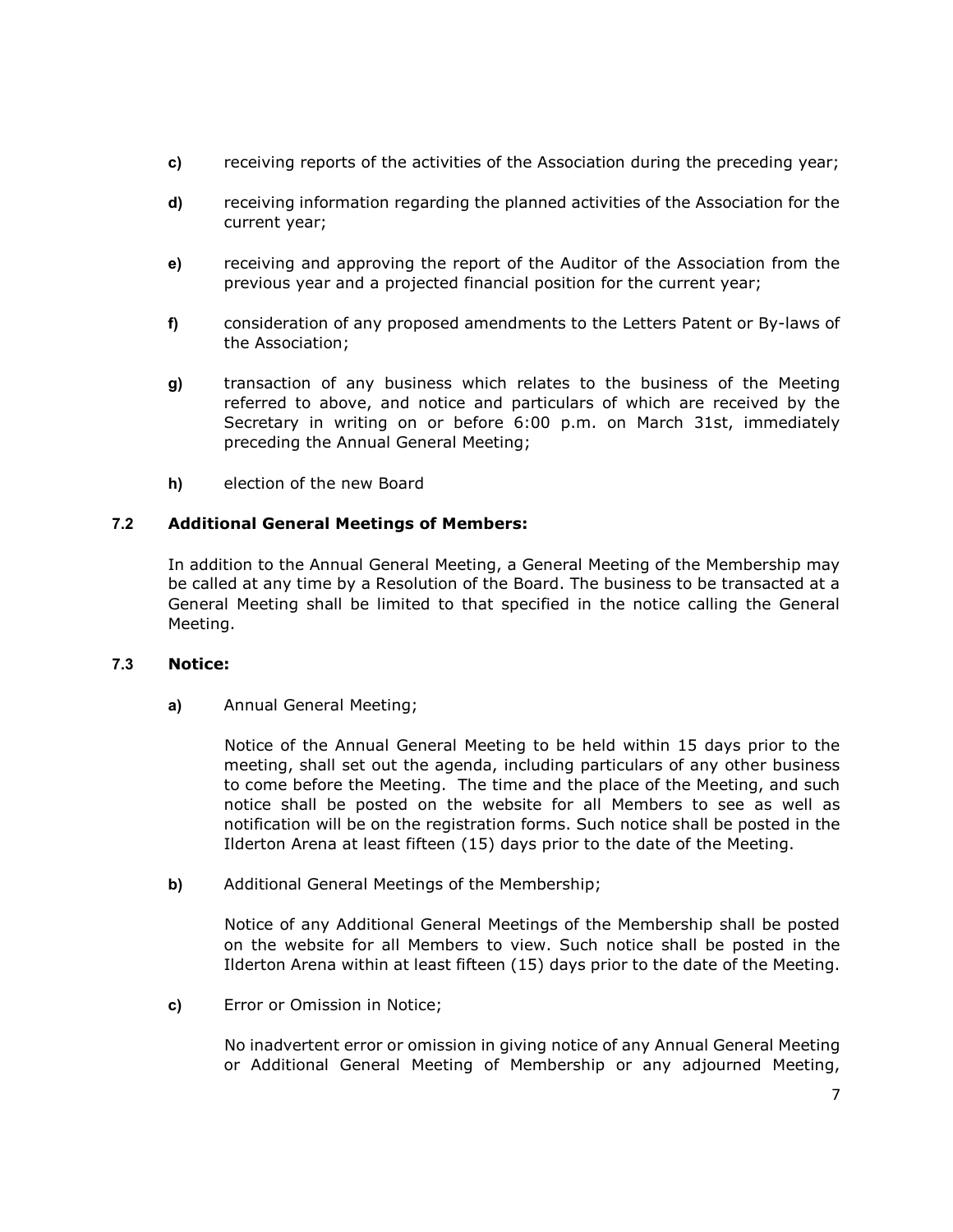whether Annual or General, shall invalidate such a Meeting or make void any proceedings taken at such Meeting and any Member may at any time waive notice of any such Meeting and may ratify, approve and confirm any or all actions or proceedings taken at any such Meeting.

# 7.4 Quorum:

A quorum for an Annual General Meeting of members or General Meeting of members shall be a minimum of 17 Members eligible to vote and present in person. No business shall be transacted in the absence of a quorum except to take measures to obtain a quorum, to establish the time to which to adjourn, or to take a recess.

#### 7.5 Voting Procedures:

- a) A majority of votes cast by Members entitled to vote, unless otherwise required by the Corporations Act or by the By-laws of the Association, shall decide every question proposed for consideration at Meetings of the Membership;
- b) The Chair presiding at a Meeting of the Membership shall have a vote only in the event of a tie vote;
- c) At the Meetings of the Membership, every question shall be decided by a show of hands, unless a specific count or unless a secret ballot is required by the Chair or requested by any Member entitled to vote. Whenever a vote by show of hands has been taken upon a question, unless a specific count or secret ballot is requested or required, a declaration by the Chair that a resolution has been carried or lost by a particular majority and an entry to that effect in the minutes of the Meeting is conclusive evidence of the fact without proof of the number or proportion of votes recorded in favour of or against the motion.

#### 7.6 No Proxies:

Proxies will not be permitted. Members must be present in person at Additional General Meetings and Annual General Meetings of the Membership in order to exercise their voting rights in relation to matters coming before an Additional General Meeting or an Annual General Meeting of the Membership.

#### 7.7 Adjournments:

Any Meeting of the Members of the Association may be adjourned at any time and from time to time and such business may be transacted at such adjourned Meeting(s) as might have been transacted at the original Meeting(s) from which such adjournment took place. No notice shall be required of any such adjourned Meeting other than to those Members present in person at the adjourned Meeting. Such adjournment may be made notwithstanding that no quorum is present.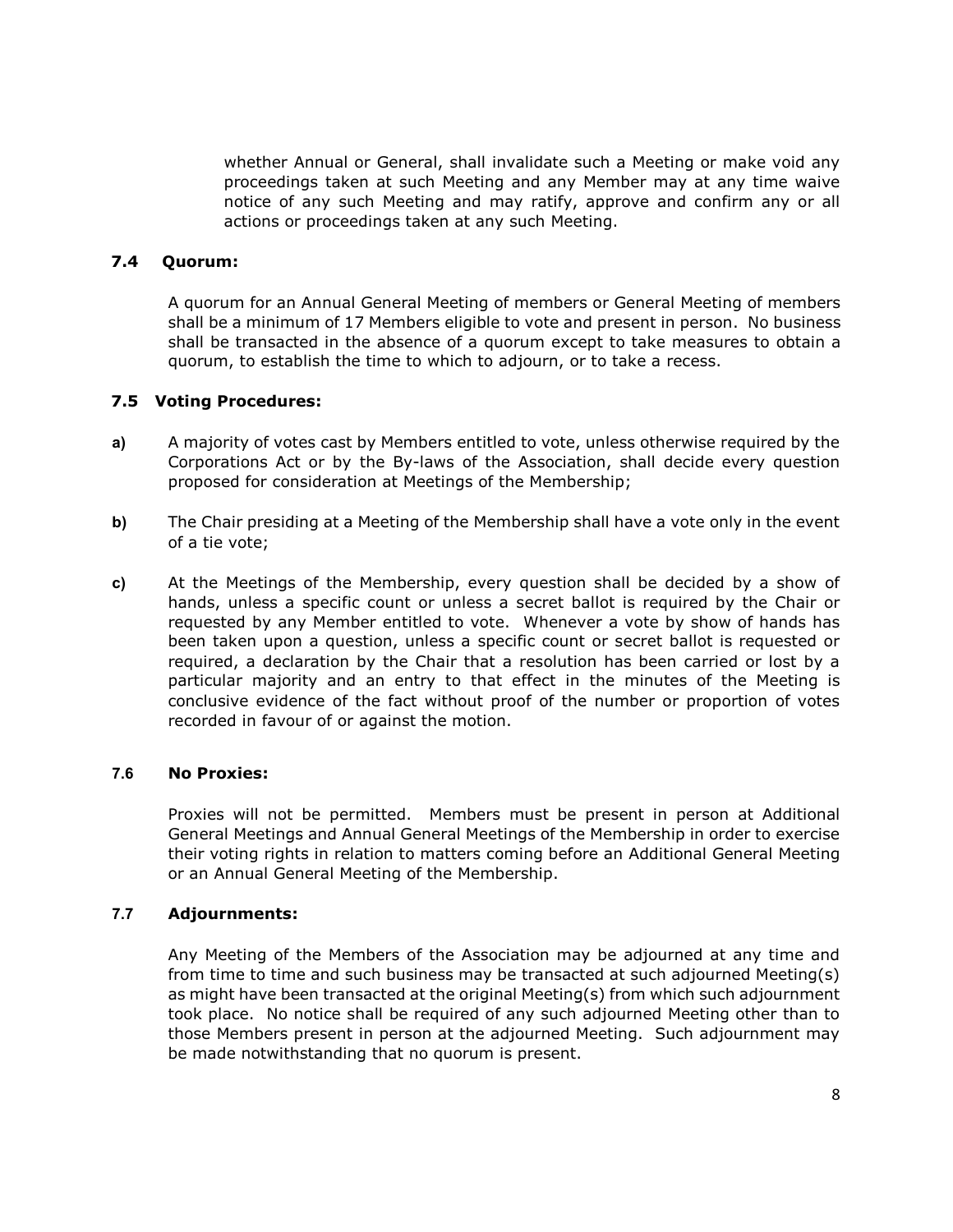#### 7.8 Chair:

In the absence of the President and the Vice-President, the Members entitled to vote and present at any Meeting of the Membership shall choose another Director as Chair and, if no Director is present or if all the Directors present decline to act as Chair, the Members present shall choose any Member present to be Chair.

# 8. BOARD OF DIRECTORS

# 8.1 Composition:

a) Eligibility:

A Director:

- i. shall be eighteen (18) or more years of age;
- ii. shall not be an undischarged bankrupt or of unsound mind;
- iii. shall be a Member of the Association at the time of his or her election or appointment;
- iv. shall remain a Member of the Association throughout his or her term of office.
- b) Number of Directors:

The affairs of the Association shall be managed by a Board, which consists of 16 elected Directors.

c) Initial Board:

The initial Board of Directors for the first year will be comprised of 16 elected executive members from Ilderton Minor Hockey Association.

The first act of the new executive will be to elect amongst themselves the board positions listed in Section 9.2.

d) Future Board 2016 – 2017:

At the Annual General Meeting in April of 2016, based on running the Association as an Executive Centred Model and establishing a rotating or staggered two year term, the following executives will be elected:

- i 8 (eight) Directors elected for 2 (two) years;
- ii 8 (eight) Directors elected for 1 (one) year;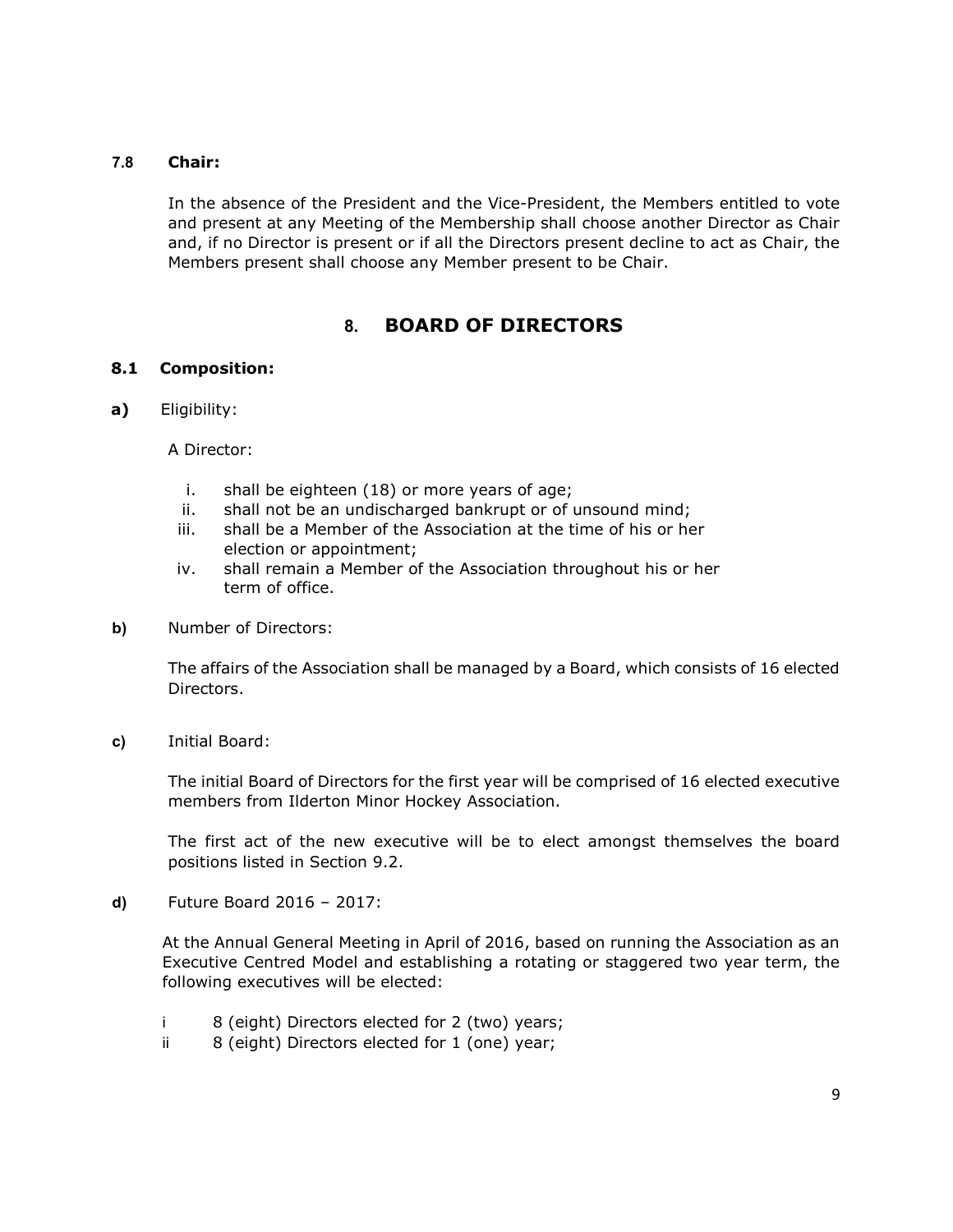e) Future Board 2017 – 2018:

At the Annual General Meeting in April of 2017, based on running the Association as an Executive Centred model the following executives will be elected:

- i 8 (eight) directors elected for 2 (two) years
- f) Term of Office:
	- i. The Directors shall be eligible to be elected or appointed for two (2) consecutive terms of two (2) year each and shall not be eligible for election or appointment to the same Director position for a third consecutive two (2) year term. This can be extended upon a majority vote of the directors.
	- ii. The term of all incumbent Directors at the date of adoption of this Bylaw shall expire and terminate by special resolution of the Board following the Annual General Meeting prior to April 30th that follows said meeting.
- g) Change in Number of Directors:

The Association may by special resolution increase or decrease the number of its Directors. Any change in the number of Directors shall be in compliance with prevailing Ontario laws and regulations.

# 9. PROCEDURE FOR ELECTION OF DIRECTORS

#### 9.1 Nominations:

The election of Directors shall take place at the Annual General Meeting of the Membership. No election or appointment of a Board Member is effective without consent given in writing prior to the election or appointment. Nomination Forms for the Board shall be available each year from the Secretary and website by March 1st. A Nomination Form must be completed by all nominees and two (2) nominators who are Members of the Association. Such completed form must be delivered to the Secretary prior to the election.

**9.2** Board Positions: to be decided by the elected directors. Even numbered election for 1 year terms the first year

The Board shall consist of the following;

- a) Past President (immediate)
- b) President
- c) Secretary
- d) Treasurer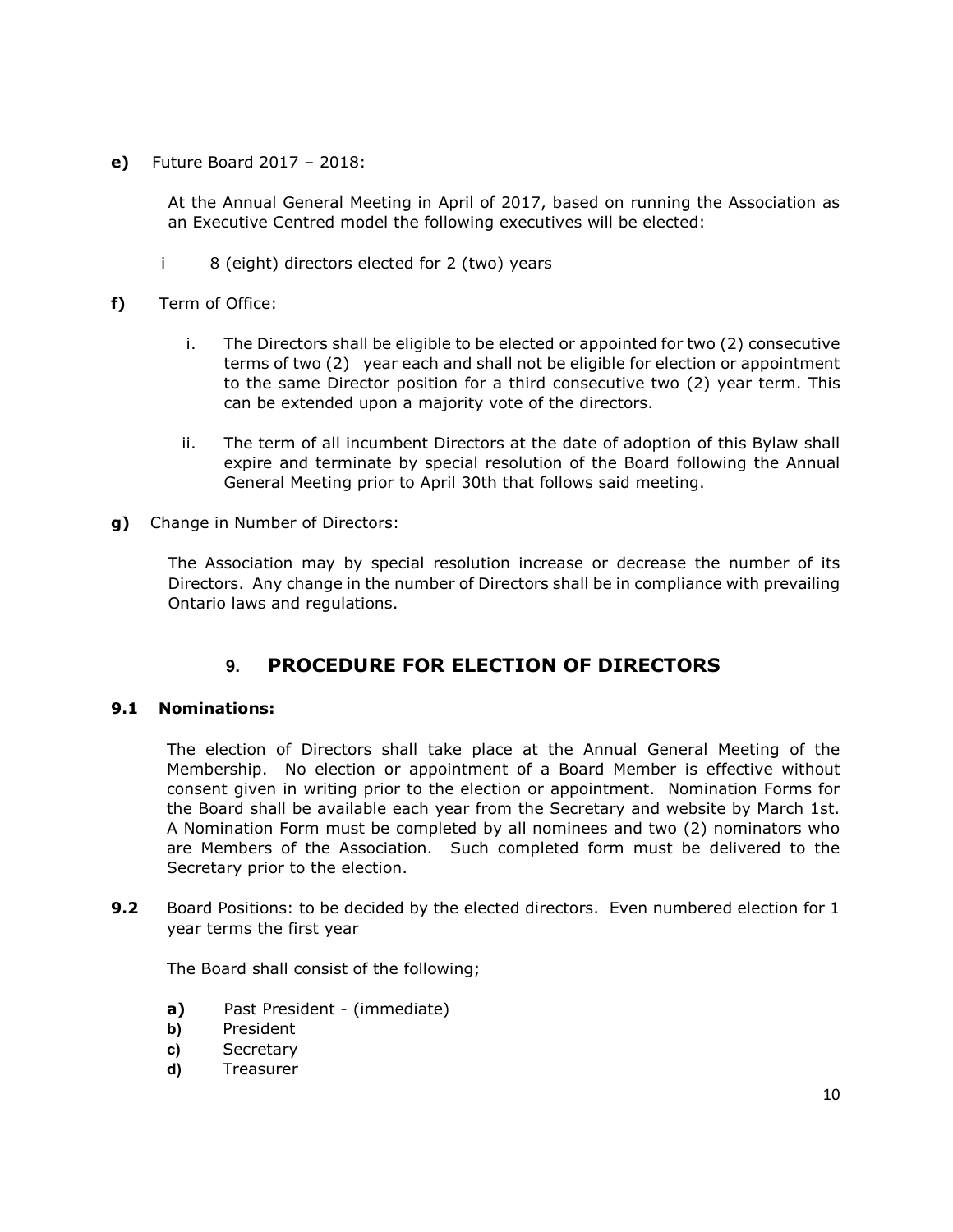- e) Registrar
- f) Director of Sponsorship, Fundraising (2)
- g) Director of OMHA
- h) Director of OWHA/WOGHL
- i) Director of Officiating/Admissions
- j) Ice Convenor
- k) Director of Equipment
- l) Director of Shamrock League
- m) Director of Lambton Middlesex League
- n) Director of Coaching
- o) Director at Large

# 9.3 Election Procedures:

If we stay with the executive centred model, 16 directors will be elected to the Board. At the following Board meeting after the Annual General Meeting the 16 directors will meet and elect each position.

The Secretary shall include a listing of all individuals who have been nominated for election to the Board in the Annual General Meeting package.

#### 9.4 Vacancies:

Any vacancy occurring on the Board may be filled only for the remainder of the current year of the vacated term by Resolution of the Directors then in office provided there is a quorum of Directors then in office. The Board shall invite applications from the Membership for appointment to the vacancy on the Board. The Board shall appoint a replacement Director within thirty (30) days after the Board position was vacated.

#### 9.5 Termination:

#### a) Removal of Director

Provided that notice specifying the intention to pass such resolution has been given with the notice of meeting, Members of the Board, by a majority vote may remove any Director before the expiration of his or her term of office, and, by a majority of the votes cast at that Meeting, may elect any person in his or her stead for the remainder of his or her term.

b) Resignation

A Director of the Board may resign his or her Directorship by submitting a letter of resignation to the President of the Association.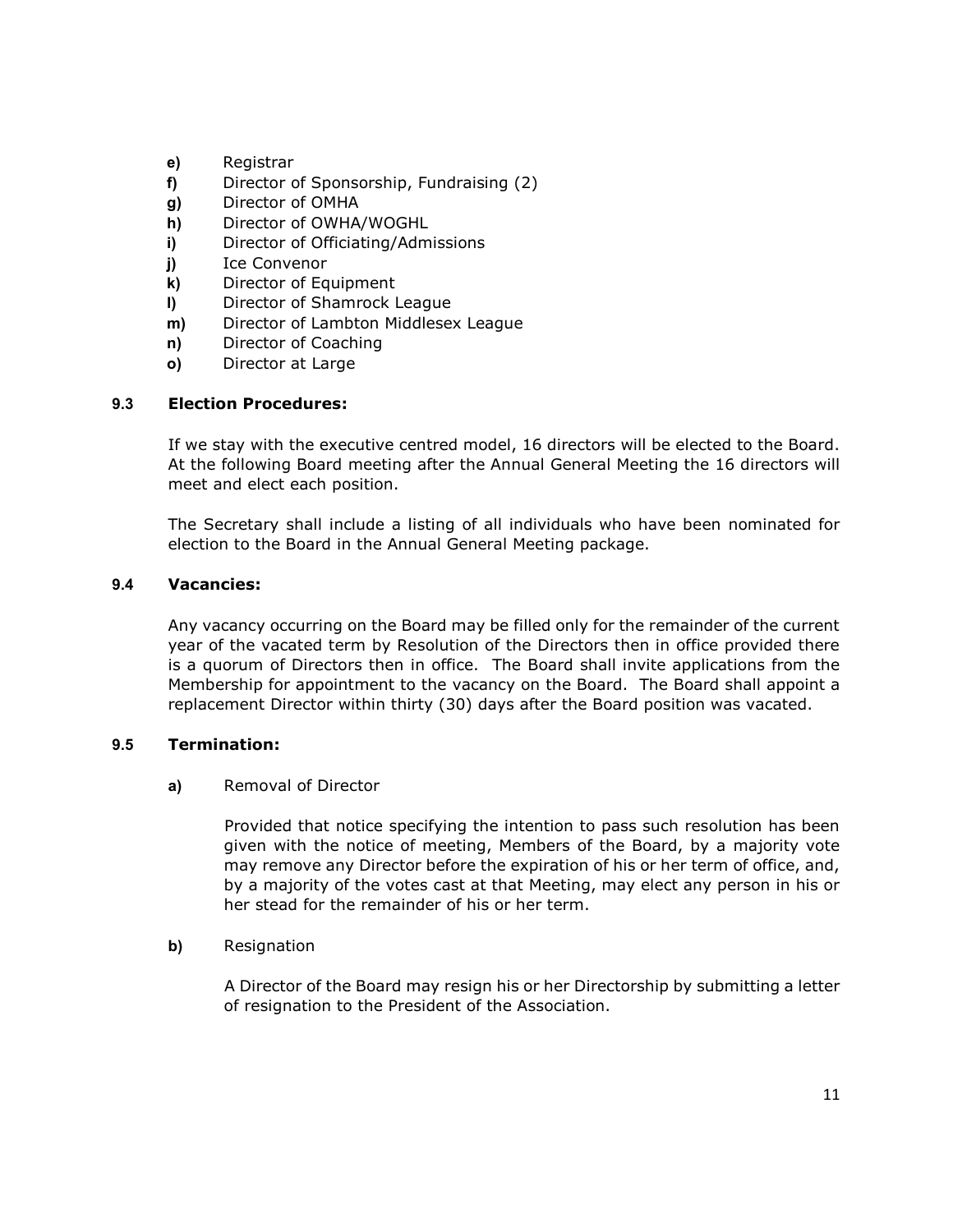# 10. BOARD RESPONSIBILITIES

#### 10.1 Governance:

The Board of Directors shall govern the Association in compliance with the objects, powers, by-laws and Policies of the Association, Rules of Operation and all applicable laws and regulations.

#### 10.2 Board Meetings:

#### a) Regular Board Meetings

Except as otherwise required by law, the Board may hold Meetings at such place or places as the President or, in his or her absence, the Vice-President, may from time to time determine. The Board shall meet not less than eight (8) times per year.

b) Special Board Meetings

Special Board Meetings may be called by the President or a Vice-President in the absence of the President or on petition in writing to the Secretary signed by any three Directors. Business transacted at a Special Board Meeting shall be limited to that specified in the notice calling the Meeting.

#### 10.3 Notice of Board Meetings:

- a) Notice shall be communicated to all Directors at least two (2) days in advance of the Meeting, unless all Directors agree to the calling of a Meeting on shorter notice or the Board Meeting is held on a regular day or date each month or immediately following a Meeting of the Members of the Association;
- b) Notice shall include a tentative agenda in the case of a regular Board Meeting and shall specify the business to be conducted in the case of a Special Board Meeting.
- c) No formal notice of any Board Meeting shall be necessary if all the Directors are present or if those absent signify their consent to the Meeting being held in their absence.

#### 10.4 Error in Notice:

No error or omission in giving notice for a Board Meeting shall invalidate such Meeting or invalidate or make void any proceedings taken at such Meeting, and any Director may at any time waive notice of any such Meeting and may ratify and approve of any or all proceedings taken or had thereat.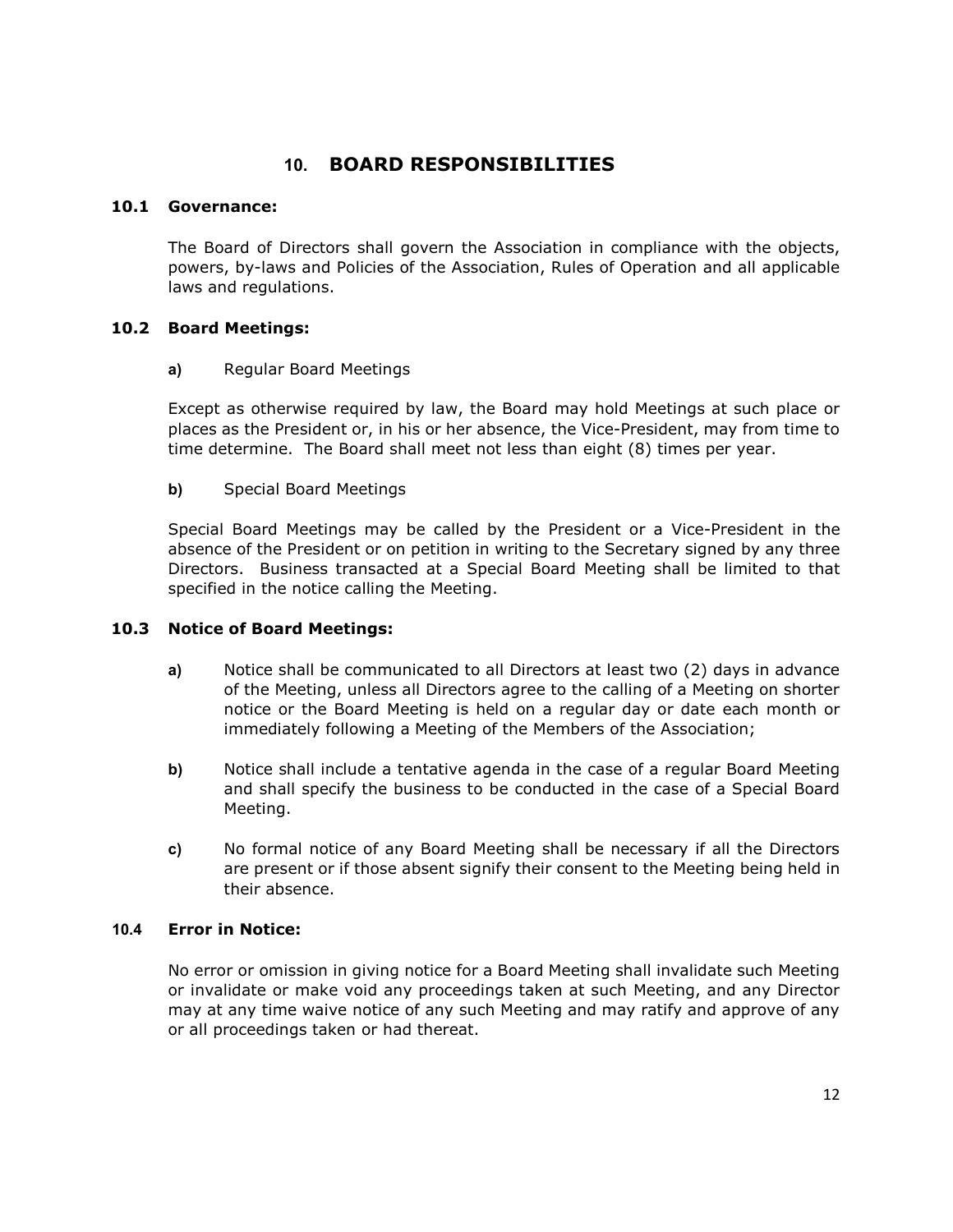#### 10.5 Adjournment of Board Meetings:

Any Board Meeting may be adjourned at any time and from time to time and such business may be transacted at such adjourned Meetings as might have been transacted at the original Meeting from which such adjournment took place. No notice shall be required of any such adjournment.

#### 10.6 Quorum:

A quorum for a Board Meeting shall be a majority of elected Directors. No business of the Board shall be transacted in the absence of a quorum.

#### 10.7 Voting Rights:

Every Director, present at a Board Meeting, shall be entitled to one vote. The Chair shall have a vote only in the event of a tie vote.

#### 10.8 Voting Procedures:

A majority of votes of the Directors present at a Board Meeting shall decide every question. Every question shall be decided in the first instance by a show of hands and, unless a secret ballot is demanded by a Director present, a declaration by the Chair that the motion has been carried or not carried and an entry to that effect in the minutes of the Meeting shall be sufficient evidence of the fact, without proof of the number or proportion of the votes recorded in favour or against such motion.

# 10.9 Remuneration:

Directors shall serve without remuneration and no Director shall indirectly or directly receive any remuneration, salary or profit from the position of Director or for any service rendered to the Association; provided that, the Board of Directors may establish Policies relating to the reimbursement of Directors for reasonable expenses incurred in the performance of their duties as Directors of the Association.

#### 10.10 Conflict of Interest:

- a) Every Director who directly or indirectly has an interest in a proposed or existing contract or transaction or other matter relating to the Association shall make a full and fair declaration of the nature and extent of the interest at a Board Meeting.
- b) The declaration of a conflict of interest shall be made at the Board Meeting at which the question of entering into the contract or transaction or other matter is first taken into consideration or, if the Director is not at the date of that Board Meeting interested in the proposed contract or transaction or other matter, at the next Board Meeting held after the Director assumes the office.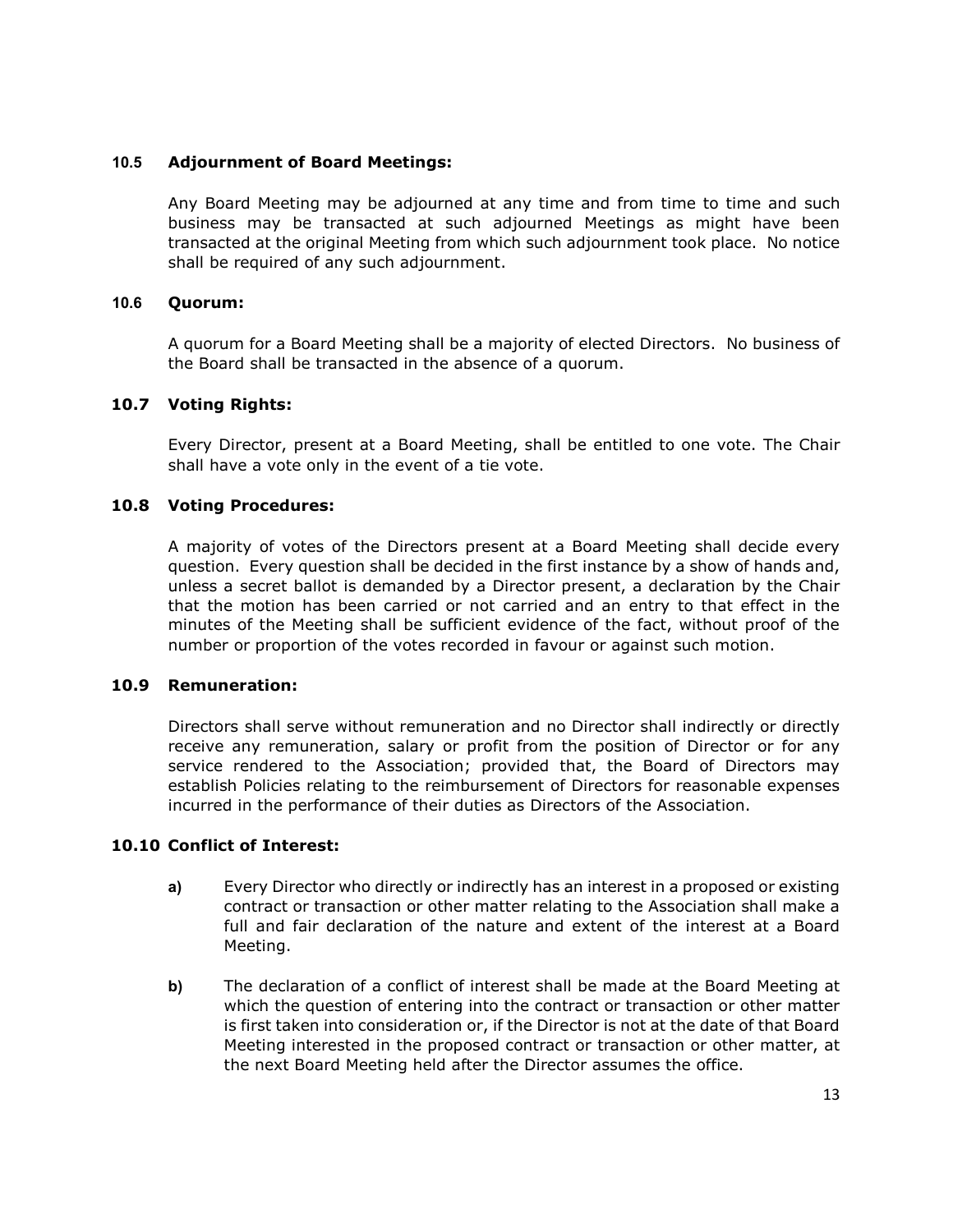- c) After making such a declaration, no Director shall vote on such a contract or transaction or other matter, nor shall he or she be counted in the quorum in respect of such a contract or transaction or other matter.
- d) If a Director has made a declaration of an interest in a contract or transaction or other matter in compliance with this Section, the Director is not accountable to the Association for any profit realized from the contract or transaction or other matter.
- e) If a Director fails to make a declaration of interest in a contract or transaction or other matter in compliance with this Section, the Director shall account to and reimburse the Association for all profits realized, directly or indirectly, from such contract or transaction or other matter.

# 10.11 Indemnification of Directors:

Every Director of the Association and his or her heirs, executors, administrators and estate and effects respectively shall from time to time be indemnified and saved harmless by the Association from and against:

- a) all costs, charges and expenses whatsoever that he or she sustains or incurs in or about any action, suit or proceeding that is brought, commenced or prosecuted against him or her for and in respect of any act, deed, matter or thing whatsoever, made, done or permitted by him or her in or about the execution of the duties of his or her office; and
- b) all other costs, charges and expenses that he or she sustains or incurs in or about or in relation to the affairs thereof, except such costs, charges or expenses as are occasioned by his or her own wilful neglect or default; provided that, no Director of the Association shall be indemnified by the Association in respect of any liability, costs, charges or expenses that he or she sustains or incurs in or about any action, suit or other proceeding as a result of which he or she is adjudged to be in breach of statute unless, in an action brought against him or her in his or her capacity as a Director, he or she has achieved complete or substantial success as a defendant.
- c) The Association may purchase and maintain such insurance for the benefit of its Directors as the Board may from time to time determine.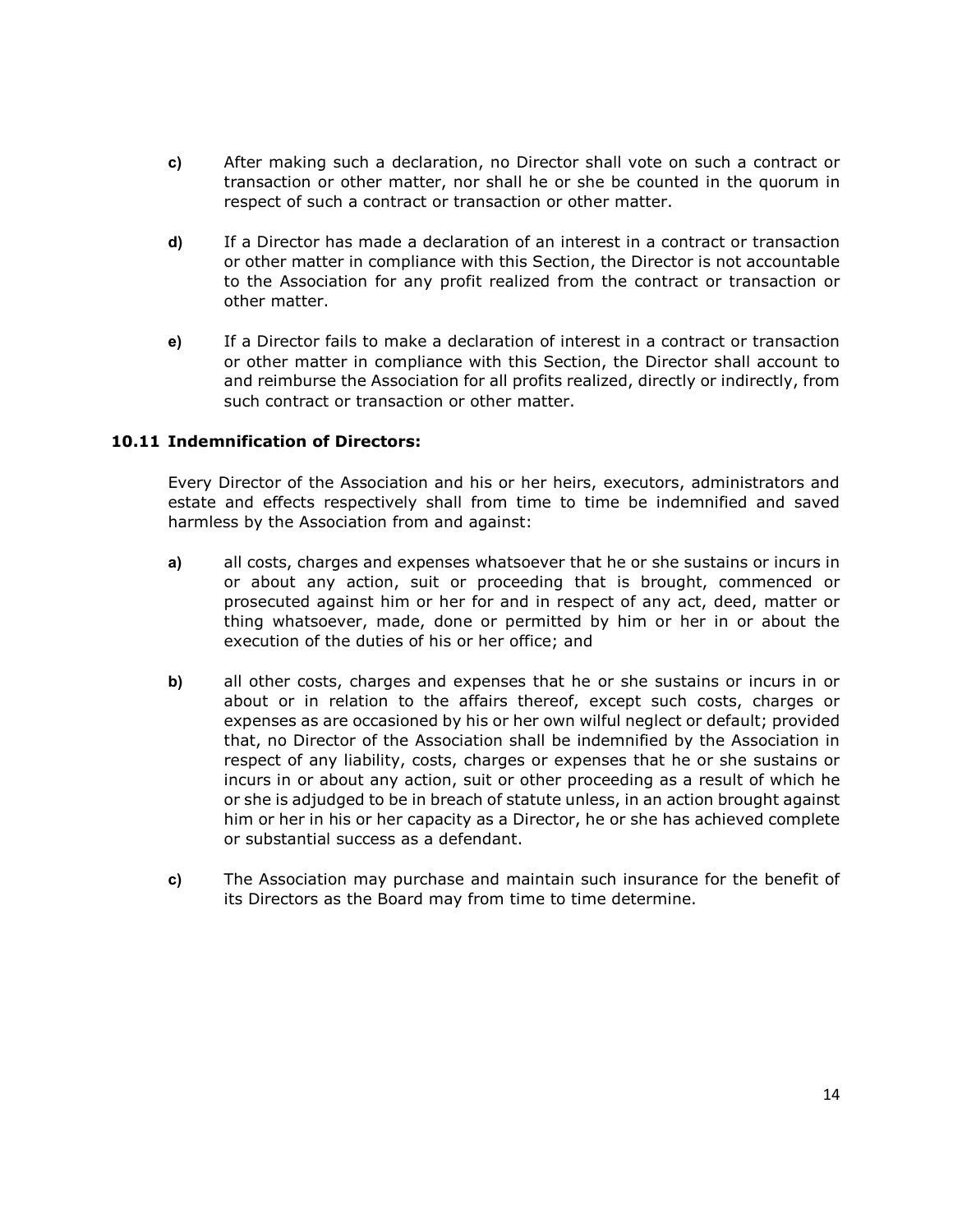# 10.12 Confidentiality:

Every Director and Officer of the Association shall respect the confidentiality of matters brought before the Board for consideration in camera.

# 10.13 Rules of Operation:

Notwithstanding any other provision contained in this By-law, the Board shall have the power to pass without any confirmation or ratification by the members of the Corporation all necessary rules and regulations as they deem expedient related in any way to the operations of the Corporation, including, without limitation, the conduct of its members, member teams and guests, provided such rules and regulations are not otherwise inconsistent with the letters patent of the Corporation or this By-law.

The Rules of Operation should not deal with such things as: fees and dues of members; qualification, admission, transfer, classes and termination of memberships; qualification and election of directors; meetings of directors and/or members; appointment and duties of officers; execution of documents; establishment of and procedures for committees; auditors and fiscal year-end; and amending by-laws, which matters are more properly dealt with in the By-laws. Rules of Operation should strictly deal with only those day –to-day matters directly affecting the member teams and players such as coaches/bench staff, player and parent conduct and discipline, harassment and abuse, referees and officials, player release, hockey jerseys, tournaments, equipment and ice time to name a few.

# 11. OFFICERS & RESPONSIBILITIES OF OFFICERS

# 11.1 Elected/Appointed Directors:

- a) There are 16 Elected Directors consisting of Past President, President, Secretary, Treasurer, Registrar, Director of Fundraising/Sponsorship (2), Director of Equipment, Director of Shamrock League, Director of Lambton Middlesex League, Director of OMHA, Director of OWHA, Director of Officiating/Admissions, Director of Coaching, Ice Convenor and Director at Large.
- b) The board positions will be appointed at the next Board meeting following the Annual General Meeting.
- c) No Director will hold more than one Office with exception of the Vice President that may be filled by a Director appointed to a separate role on the Board.

#### 11.2 Eligibility for Office: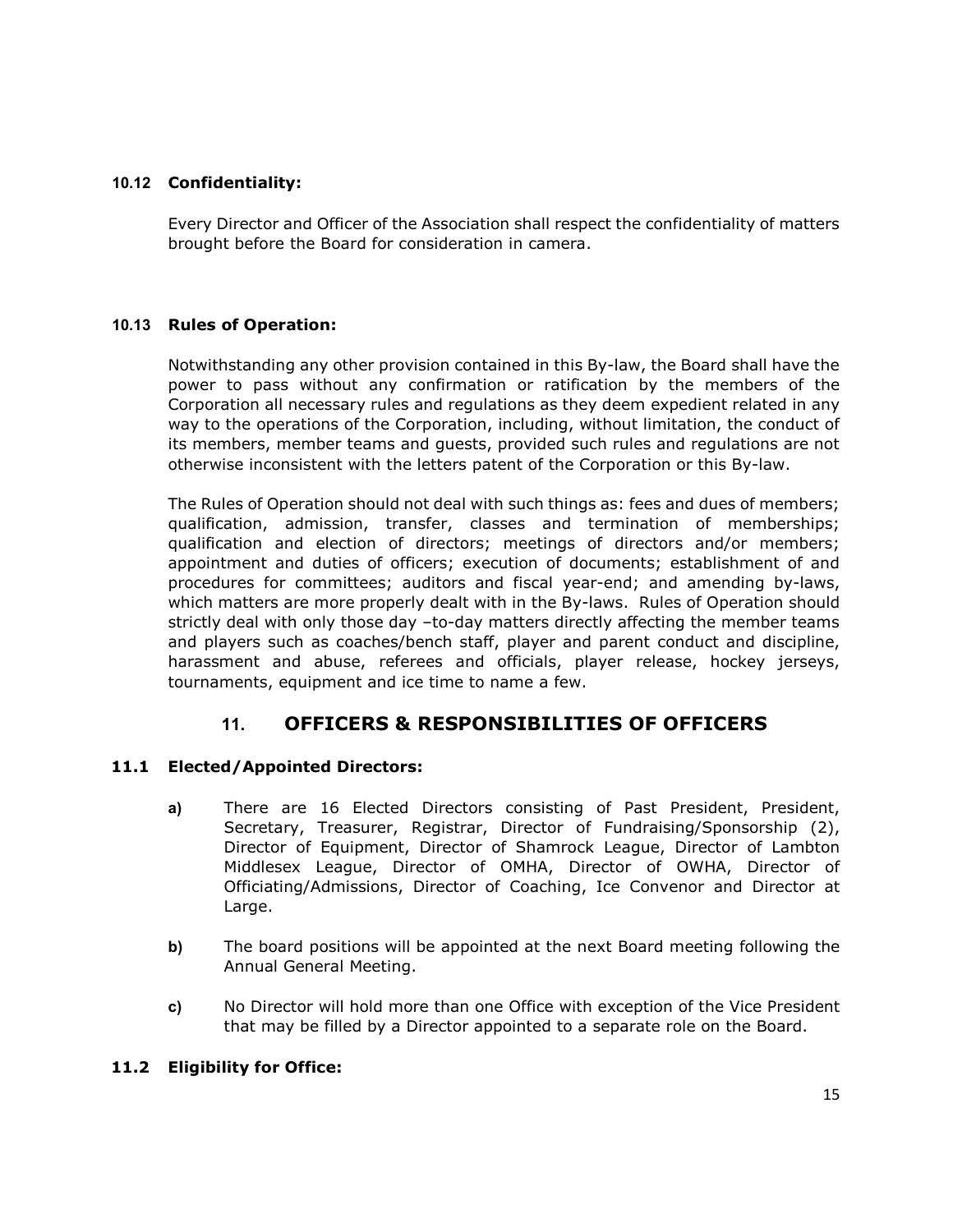- a) The President and Vice President must have served on the Board for at least two (2) years immediately prior to election to either of these positions. This does not apply if no Director is available to assume the position of President or Vice President.
- b) The Association shall endeavour to nominate as Treasurer a Director who has employment experience and skills in accounting procedures.

# 11.3 Responsibilities of Directors:

# a) Past President:

The Past President shall:

- i. Chair the Nominations and Elections Committee;
- ii. Be available to assist any Director requiring assistance in the completion of his or her functions;
- iii. Carry out other duties as assigned by the Board, Executive Committee, or the President.

# b) President:

The President shall:

- i. represent the Association in the Community;
- ii. act as Chair of the Board, the Executive Committee, and at all Meetings of the Membership;
- iii. exercise general supervision of the Association in accordance with Policies determined by the Board;
- iv. be a voting Member of all committees and sub-committees of the Association;
- v. report regularly to the Board on matters of interest;
- vi. delegate tasks as necessary.

# c) Vice President:

The Vice-President shall:

- i. assume the duties of the President in the absence for any reason of the President;
- ii. monitor adherence by the Board to all existing Policies and inform the Board with respect to any inconsistencies between existing Policies and a proposed policy;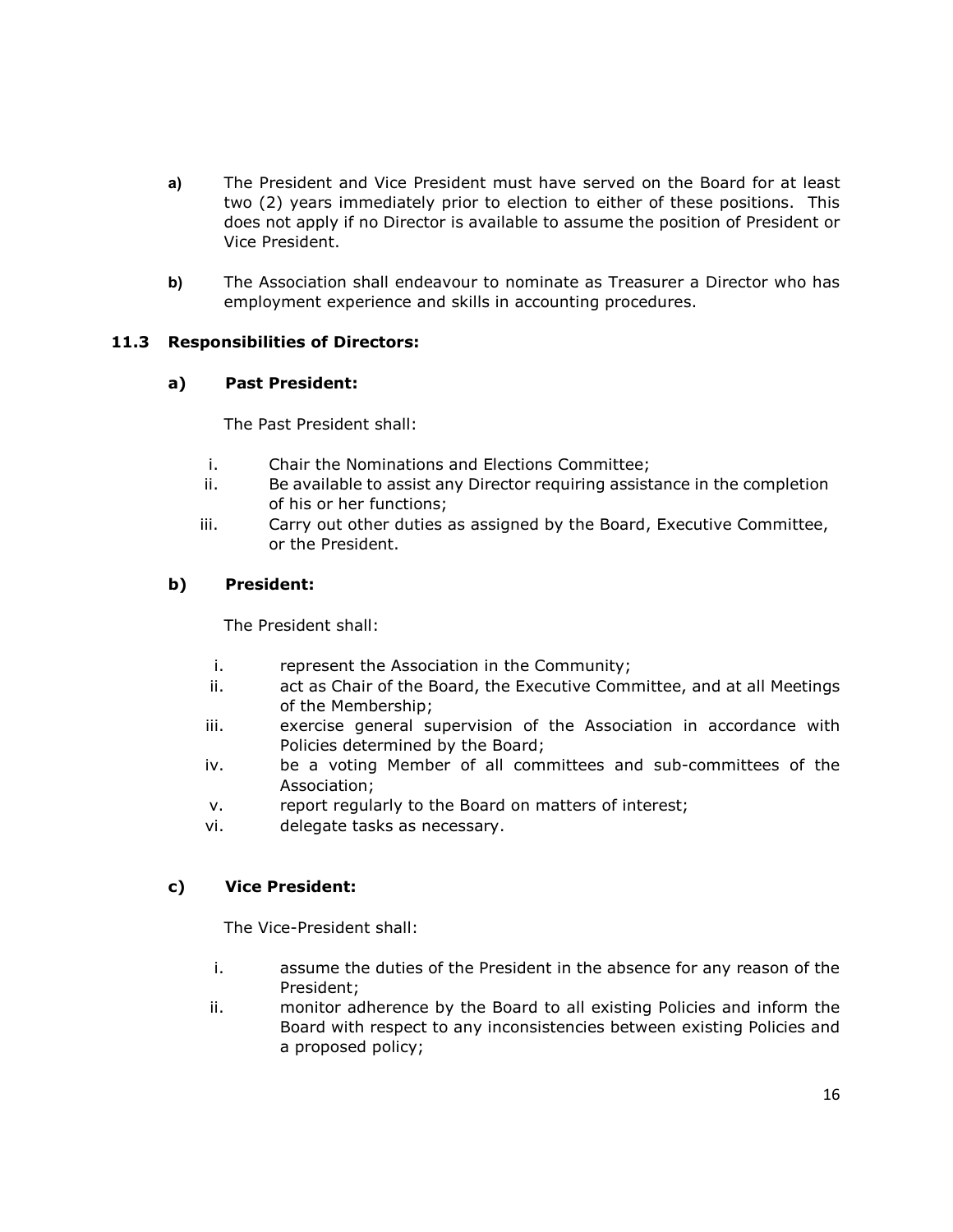- iii. be available to assist any Director requiring assistance in the completion of his or her functions;
- iv. ensure that each convenor receives a copy of the Referees rule book and OMHA Manual of Operations.
- v. carry out duties as assigned by the Board, the Executive Committee or the President;
- vi. ensure all members are aware of the proper protocol for dealing with any complaints and the procedures as outlined in The Code of Conduct;
- vii. present a report to the executive as required;
- viii. other duties assigned by the board.

# d) Treasurer:

The Treasurer shall:

- i. ensure adherence to and implementation of financial Policies in the financial administration of the Association;
- ii. responsible for the closeout and submission of the books of account to the Auditor of the Association at the end of the financial year;
- iii. present a Report of the Auditor from the previous year and a projected financial position for the current year to the Membership at the Annual General Meeting;
- iv. evaluate, review and recommend financial policy to the Executive Committee and to the Board;
- v. prepare the budget for upcoming year of operation
- vi. ensure that all necessary and appropriate insurance has been purchased
- vii. carry out duties assigned by the Board, the Executive Committee or the President.

# e) Secretary:

The Secretary shall:

- i. record or delegate the recording of the minutes of General Meetings of the Membership, Board Meetings and Executive Committee Meetings and ensure that Association records are regularly and properly kept and all business is conducted in accordance with any applicable statute or law, the Letters Patent and By-laws and the Policies and procedures established by the Board or by the Membership;
- ii. ensure the proper custody of the Association's corporate seal, corporate minutes and resolutions and other corporate records and documents;
- iii. be responsible for receiving and distributing all correspondence received or sent by the Association and all communications within the Association;
- iv. recommend policy to the Board and Executive regarding internal and external communications of the Association;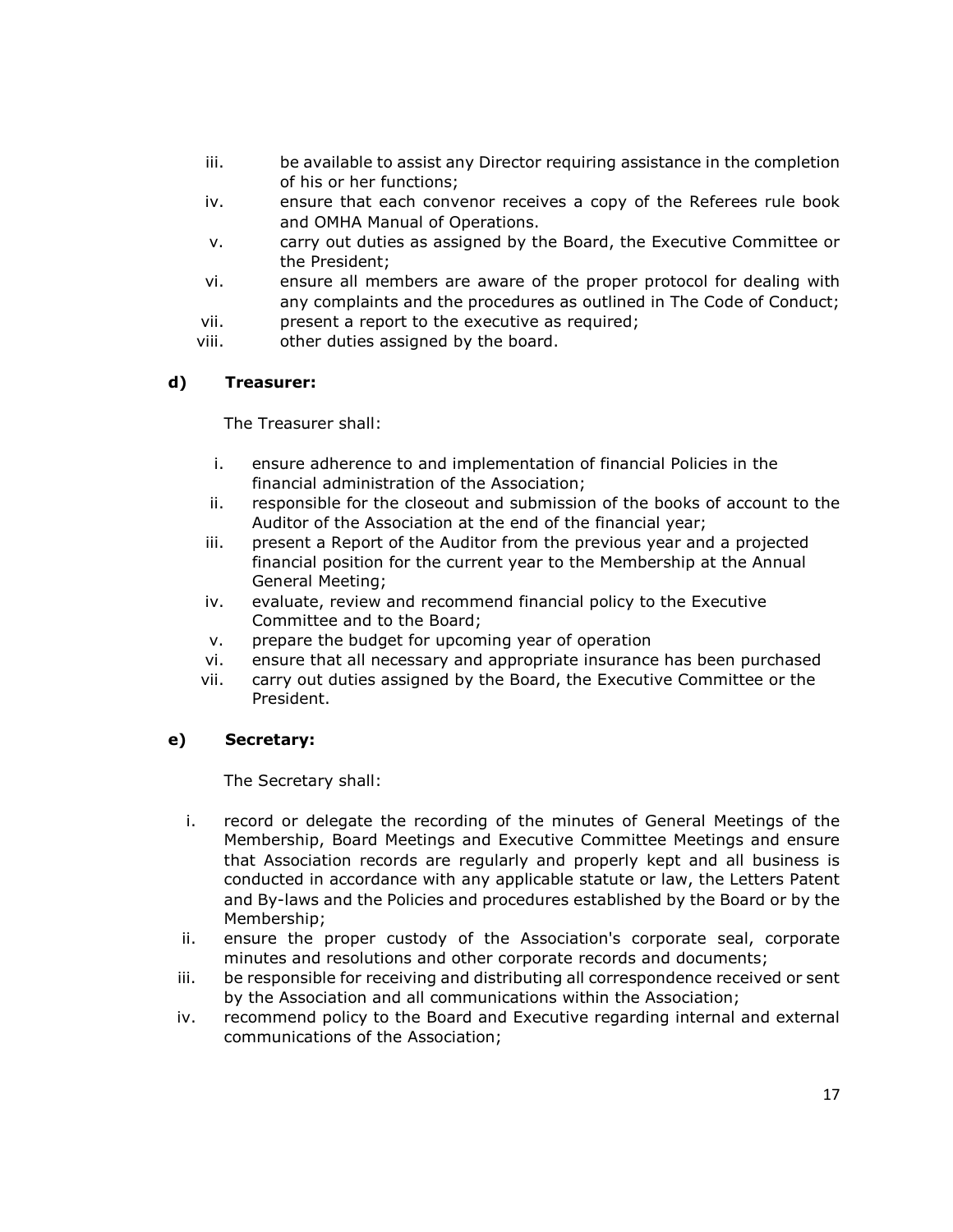- v. establish and maintain procedures with respect to clearance of all volunteers required to complete a police report;
- vi. carry out volunteer screening as per policy and guidelines;
- vii. assist as requested with implementation of Risk Management Programs;
- viii. maintain the membership list referred to in Section 6.2;
- ix. carry out duties as assigned by the Board, the Executive Committee or the President.
- x. implement and enforce all OMHA Risk Management Programs;
- xi. Maintain list of certified coaches, trainers and Prevention Services registrations and expiry dates.

# f) OMHA Director:

The OMHA Director shall:

- i. Monitor adherence by the Board to all existing Policies and inform the board with respect to any inconsistencies between existing Policies and a proposed policy;
- ii. Be available to assist any Director requiring assistance in the completion of his or her functions;
- iii. Be the primary contact for OMHA and Shamrock;
- iv. Ensure that all players are registered with the OMHA;
- v. Carry out duties as assigned by the Board, the Executive Committee or the President.

# g) OWHA Director:

The OWHA Director shall:

- i. Monitor adherence by the Board to all existing Policies and inform the Board with respect to any inconsistencies between Policies and a proposed policy;
- ii. Be available to assist any women's team staff requiring assistance in completion of his or her functions;
- iii. Be the primary contact for OWHA;
- iv. Ensure all members are registered with OWHA;
- v. Carry out duties as assigned by the Board, the Executive Committee or the President.

#### h) Director of Officiating/Admissions:

The Director of Officiating/Admissions shall:

- i. ensure there are enough referees in place to officiate all games;
- ii. liaison with the Technical Director and Budget Committee to estimate fees for the upcoming year;
- iii. ensure refereeing complaints are addressed and solved in a timely fashion;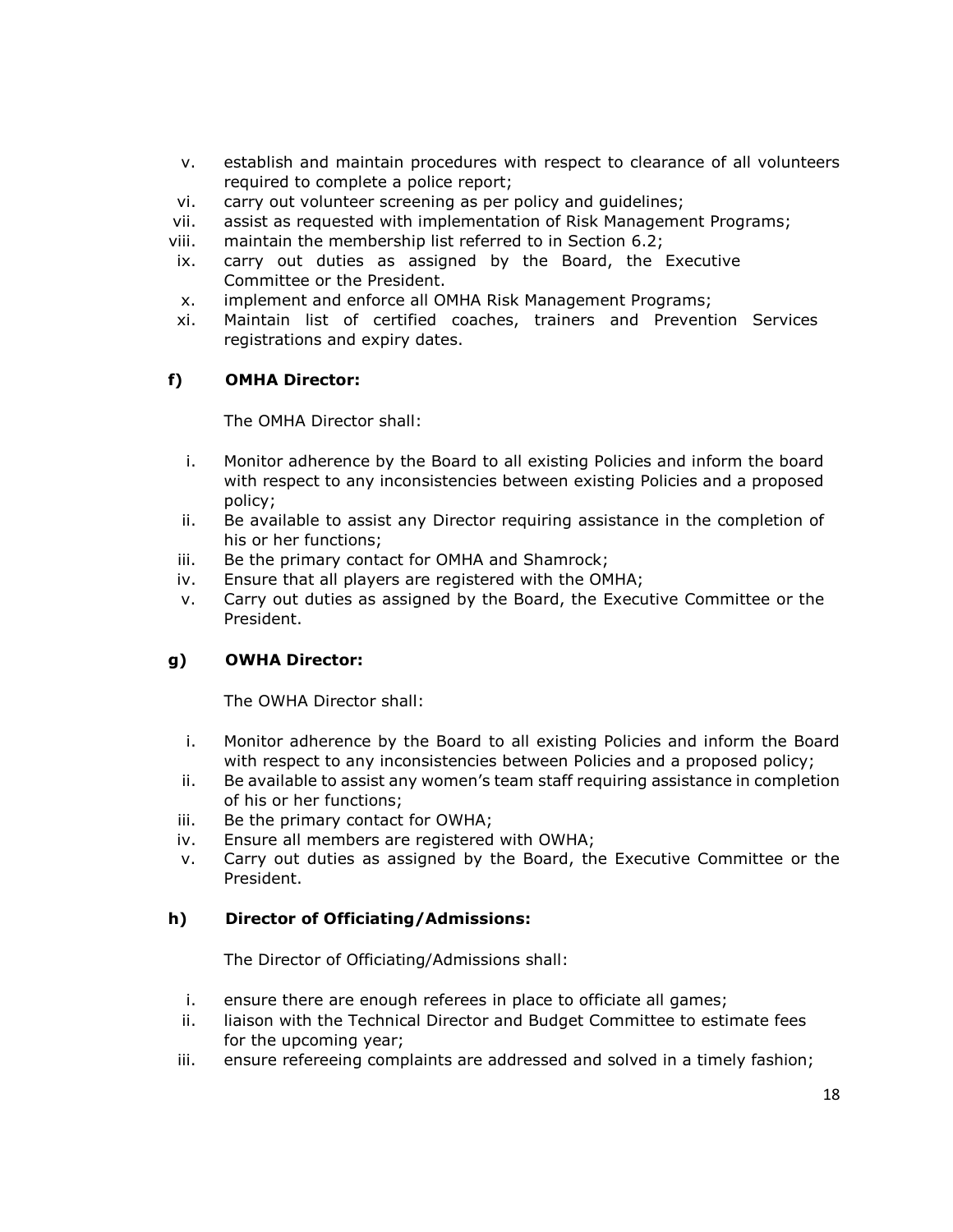- iv. recruit, train, monitor and evaluate performance of referees;
- v. schedule referees maintaining accurate records for payment;
- vi. carry out other duties as assigned by the Board, Executive Committee, or the President.

# i) Director of Coaching:

The Director of Coaching shall:

- i. co-ordinate Development Clinics i.e goaltending clinics
- ii. liase with the coaches and team management for purposes of establishing, implementing and evaluating on ice and off ice technical development programs
- iii. oversee Affiliation process between Coaches
- iv. recruit and train volunteers to perform the functions required for technical development;
- v. liase with the Director of Officiating/Admissions;
- vi. liase with the OMHA and Shamrock League concerning the coach mentor program;
- vii. shall chair a coaching committee of members selected by the Board to make recommendations of head coaches for all teams;
- viii. all issues with coaches during the season will come to this committee for resolution with the help of the Board;
- ix. carry out other duties as assigned by the Board, Executive Committee, or the President.

# j) Ice Convenor:

The Ice Convenor shall:

- i. Evaluate, review and recommend Ice Scheduling "Rules of Operation" to the Executive Committee and to Board of Directors.
- ii. estimate and submit the ice requirements of the Association to local Recreation
- iii. Board(s) each year for the following hockey season;
- iv. schedule allotted team ice times;
- v. be official contact with Township of Middlesex Centre and Municipality of Middlesex Township Department;
- vi. be responsible for submitting an Ice Scheduling Report at the Annual General Meeting
- vii. prepare and present a monthly report at the Executive meeting on Ice Scheduling status and needs;
- viii. carry out duties as assigned by the Executive, The Executive Committee or the President.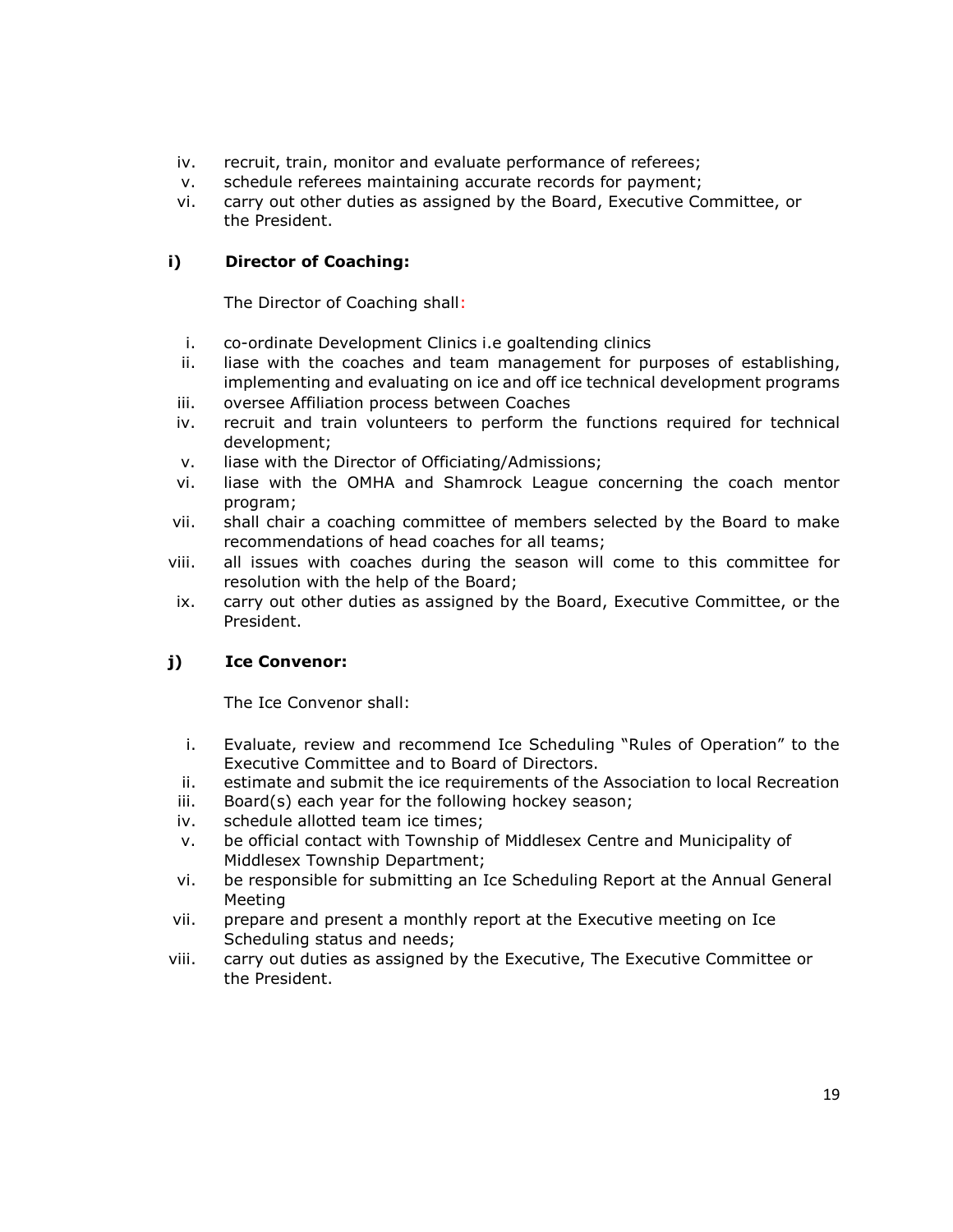# k) Director of Equipment:

The Director of Equipment shall:

- i. maintain an inventory of all equipment owned by the Association;
- ii. solicit bids and purchase hockey equipment as required;
- iii. maintain and repair equipment owned by the Association as deemed necessary
- iv. submit to the Executive each year an estimate of the equipment expenditures for
- v. the next fiscal year of the Association;
- vi. present a report regarding purchasing and equipment to the board;
- vii. recommend policy to the Board regarding purchasing and equipment.

# l) Registrar:

The Registrar shall:

- i. recruit and train volunteers to perform the functions required for registration;
- ii. establish registration forms and procedures;
- iii. conduct registration for all applicants eligible to participate in Association Ice Hockey Programs;
- iv. maintain a register of receipts regarding all registration fees received by the Association and forward all monies promptly to the Treasurer for deposit to the credit of the Association;
- v. maintain a current registration list of all players including mailing and e-mail addresses, telephone numbers and Parent/Guardian name(s);
- vi. communicate any changes in registration immediately to Directors or other individuals who are affected by such change;
- vii. present a report regarding Registration Operations to the Board;
- viii. recommend policy to the Board regarding registration.

# m) Director of Sponsorship/Fundraising:

The Director of Sponsorship/Fundraising shall:

- i. be administrator of the IMHA web site for purposes of communication with the membership;
- ii. actively seek sponsors for IMHA website;
- iii. carry out duties as assigned by the Board, the Executive Committee or the President.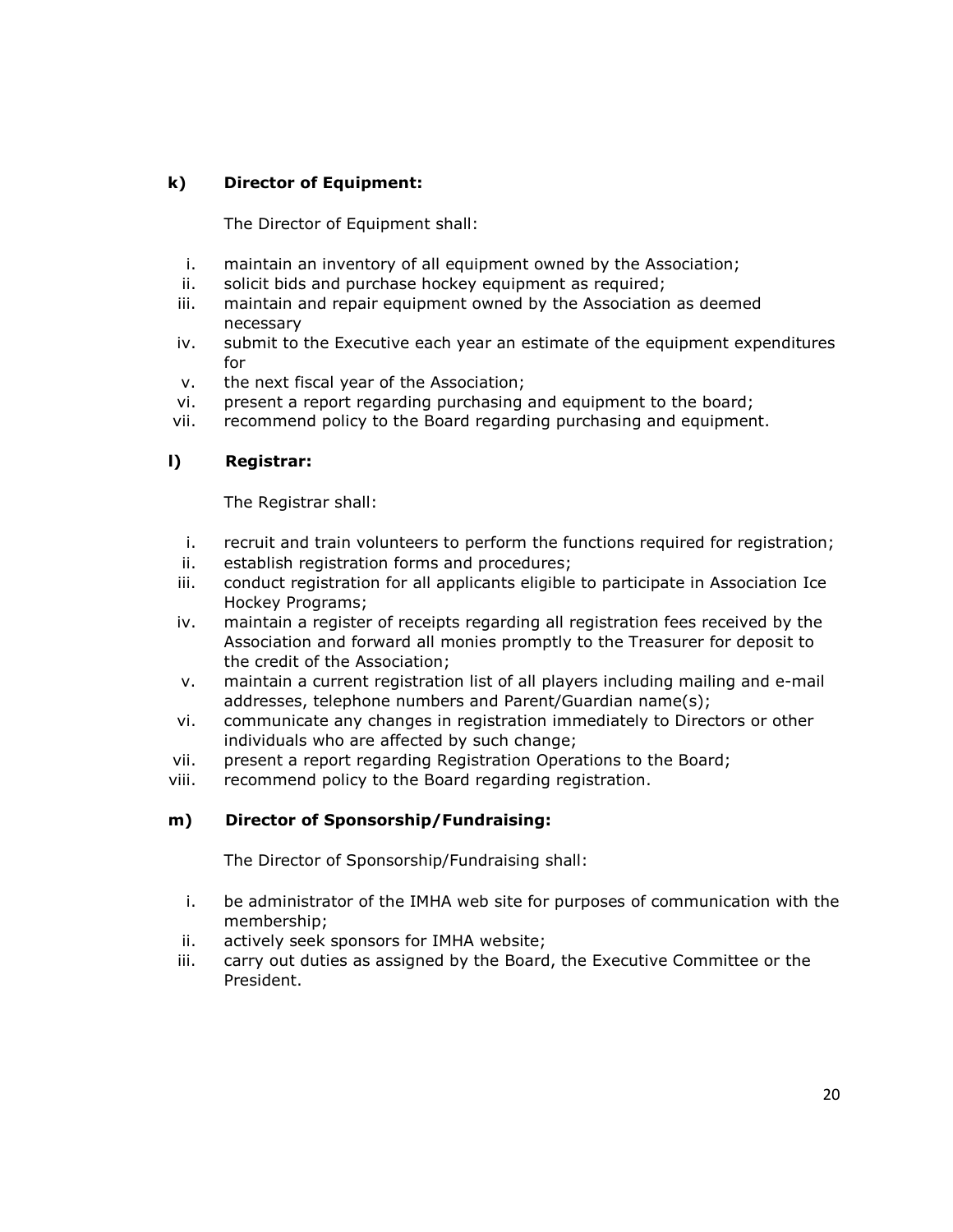# n) Director of Shamrock League:

The Director of Shamrock League shall:

- i. oversee the operations of all Shamrock teams for the Organization, subject to approval of the Board;
- ii. have the authority to enforce the policies and procedures of the Organization as they relate to the operations of Shamrock programs and games, subject to approval of the Board;
- iii. report regularly to the Board any and all points of interest on the operation and status of our Shamrock entry.
- iv. complete and coordinate payment in order to preregister all second entry representative teams across all OMHA divisions in Regional Silverstick Tournaments prior to the appointment of head coaches and finalization of team rosters;

# o) Director of Lambton Middlesex League (L/M):

The Director of Lambton Middlesex League shall:

- i. oversee the operations of all L/M teams for the Organization, subject to approval of the Board;
- ii. have the authority to enforce the policies and procedurs of the Organization as they relate to the operations of L/M programs and games, subject to the approval of the Board;
- iii. report regularly to Board any and all points of interest on the operation and status of our L/M entry.
- iv. complete and coordinate payment in order to preregister all teams across all OMHA divisions in Regional Silverstick Tournaments prior to the appointment of head coaches and finalization of team rosters;

# p) Director at Large:

The Director at Large shall:

i. carry out duties as assigned by the Board, the Executive Committee or the President.

# 12. COMMITTEES OF THE BOARD

# 12.1 Standing Committees:

The following committees shall be Standing Committees of the Board: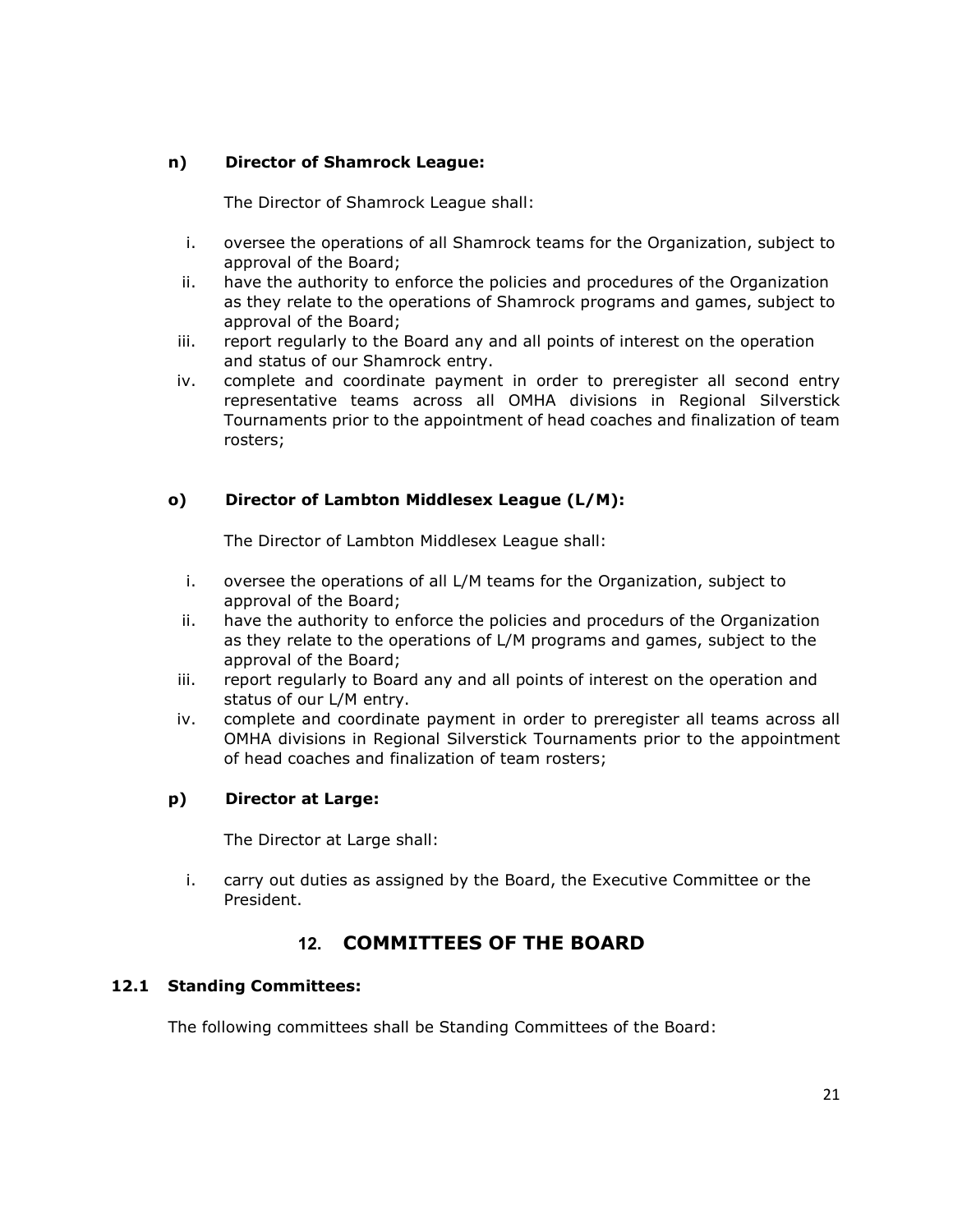- a) Nominations and Elections Committee (headed by Past President and 2 other directors as nominated by the board);
- b) Grievance Committee (headed by President and 2 other directors as nominated by the board);
- c) Coaches Committee (headed by Director of Coaching).
- 12.2 Nothing in this by-law shall be construed to limit the ability of the Directors and Membership of the Association from abolishing or creating Standing Committees by by-law or from establishing such ad hoc committees or subcommittees by Directors' Resolution as may be desired or required from time to time.

# 12.3 Nominations and Elections Committee:

- a) The Nominations and Elections Committee shall be chaired by the Past President and shall consist of two additional appointed members.
- b) The Nominations and Elections Committee shall:
	- i solicit nominations for each Board position, which is to become vacant including nominations for each Annual General Meeting;
	- ii be responsible for conducting the annual election of Directors in accordance with the provisions contained in this By-Law;
	- iii present a report regarding Nominations and Elections to the Board;
	- iv recommend policy to the Board regarding Nominations and Elections.

# 12.4 Coaches Committee:

- a) The Coaches Committee shall:
	- i Be responsible for soliciting and interviewing prospective coaches
	- ii Bring recommendations of head coaches to the executive and Board
	- iii Review Coaching staff and bring to Executive for approval
	- iv Be responsible for conducting coaches meeting
	- v Responsible for dealing with issues of Coaches Conduct
	- vi Be responsible for any extra on ice activities the committee brings to the Board or is instructed by the Board to do ie. Hockey schools, goalie clinics

#### 12.5 Standing Committee Procedure:

a) All Standing Committees shall comply with all bylaws, guidelines, Policies and procedures of the Association as determined by the Board of Directors or the Membership of the Association, from time to time, and also shall comply with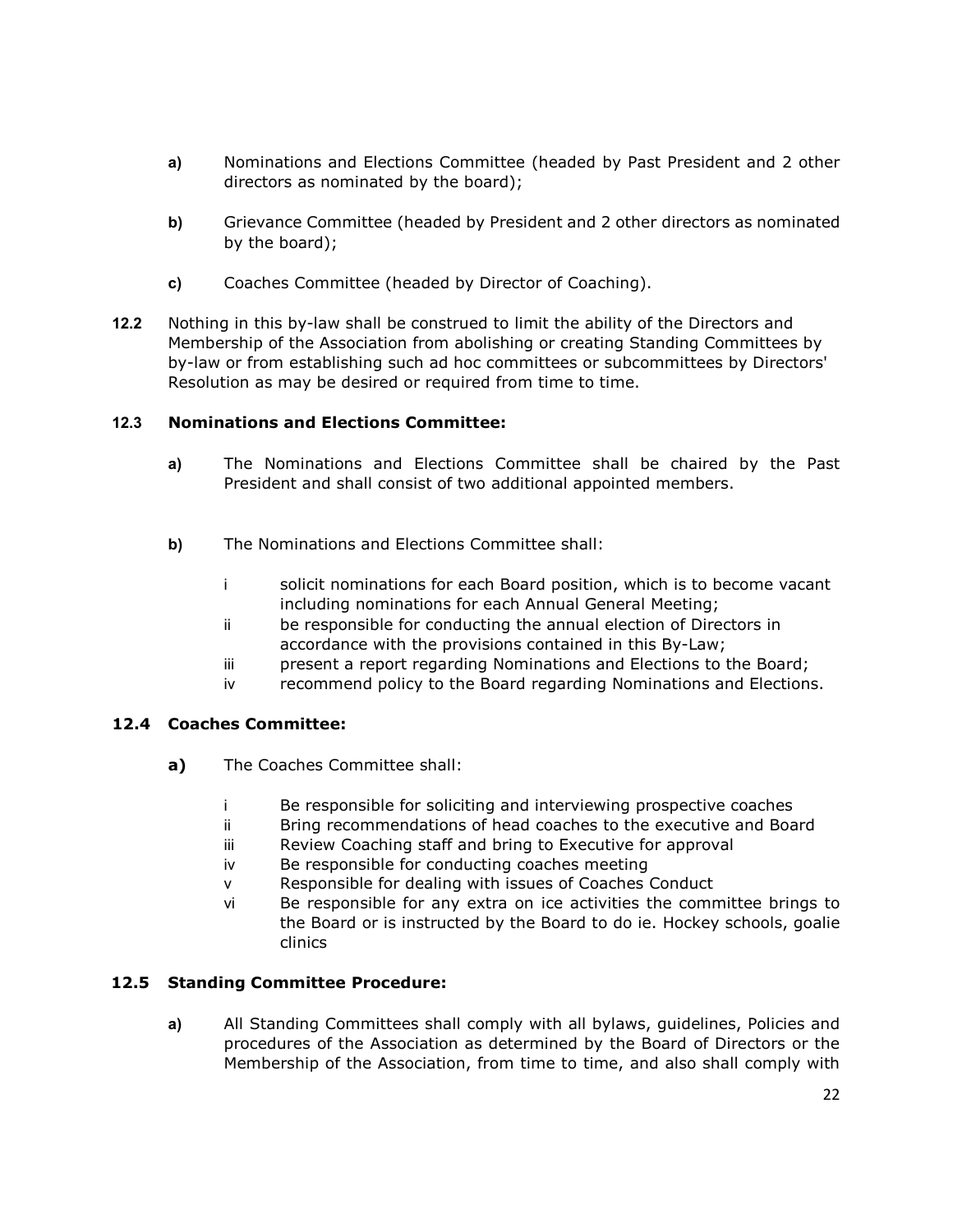all requirements of the OMHA, the OHF, the CHA, and, if applicable, any other hockey organizations with which Association teams are participating.

b) Meetings:

Each Standing Committee shall meet at the call of the Chair.

c) Quorum:

A quorum for a Standing Committee shall be a majority of the Members of the Standing Committee.

d) Voting Rights:

Each Member of a standing committee present at a Meeting shall be entitled to one vote; In the case of an equality of votes, the Chair shall have the deciding vote.

e) Minutes:

Standing Committees shall maintain and keep minutes of their Meetings and shall report to the Board at regular intervals and at any other time upon request by the Board.

f) Annual Report:

Each Standing Committee shall prepare an Annual Report of the matters for which it is responsible to be presented to the Membership at the Annual General Meeting of the Association.

#### 12.6 Sub-Committees and Ad Hoc Committees:

The Standing Committee procedure also shall govern the procedure of all subcommittees and ad hoc committees of the Association.

# 13. EXECUTION OF DOCUMENTS

#### 13.1 Execution of Documents:

The Board may from time to time appoint any person or persons on behalf of the Association, either to sign documents generally or to sign specific documents. The corporate seal of the Association, when required, shall be affixed to documents executed in accordance with the foregoing.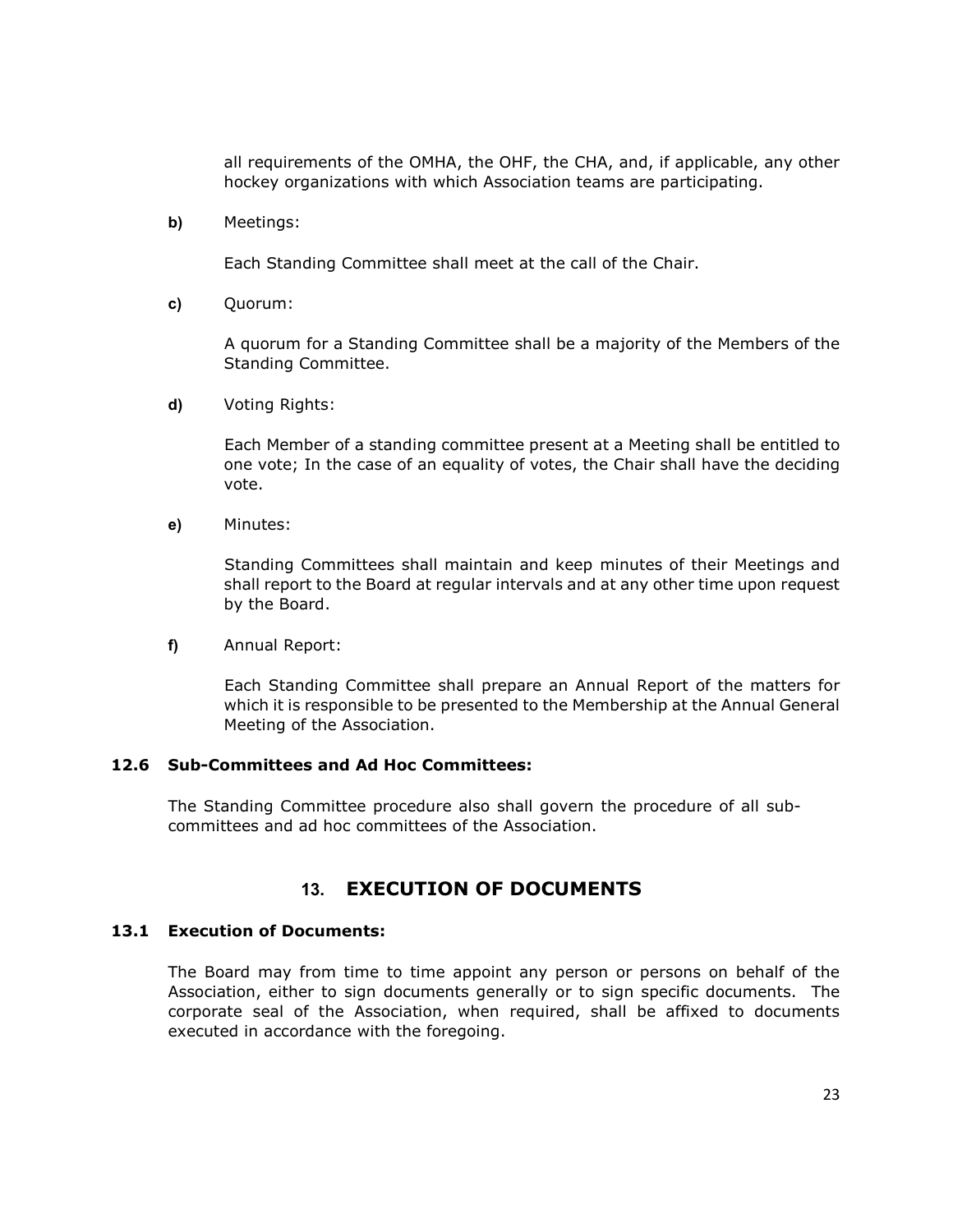#### 13.2 Books and Records:

The Board shall ensure that all necessary books and records of the Association required by the By-laws of the Association or by any applicable statute are regularly and properly maintained and any contracts or agreements are filed for safekeeping.

# 14. FINANCIAL YEAR

**14.1** The financial year of the Association shall terminate on the 30th day of June in each year.

# 15. BANKING ARRANGEMENTS

#### 15.1 Banking Resolution:

The Board shall designate, by resolution, the officers and other persons authorized to transact the banking business of the Association, or any part thereof, with the bank, trust company, or other corporation carrying on a banking business that the Board has designated as the banker of the Association, to have the authority to set out in the resolution, including, unless otherwise restricted, the power to:

- a) operate the accounts of the Association with a bank or a trust company;
- b) make, sign, draw, accept, endorse, negotiate, lodge, deposit or transfer any of the cheques, promissory notes, drafts, acceptances, bills of exchange and orders for the payment of money;
- c) issue receipts for and orders relating to any property of the Association;
- d) authorize any officer of the bank or trust company to do any act or thing on behalf of the Association to facilitate the business of the Association.

#### 15.2 Deposit of Securities:

The securities of the Association shall be deposited for safekeeping with one or more banks, trust companies or other place or places of safekeeping to be selected by the Board. Any and all securities so deposited may be withdrawn, from time to time, only upon the written order of the Association signed by authorized agent or agents of the Association and in such manner as shall be determined from time to time by resolution of the Board, and such authority may be general or confined to specific instances. The institutions which may be so selected as custodians of the Board shall be fully protected in acting in accordance with the directions of the Board and shall in no event be liable for the due application of the securities so withdrawn from deposit or the proceeds thereof.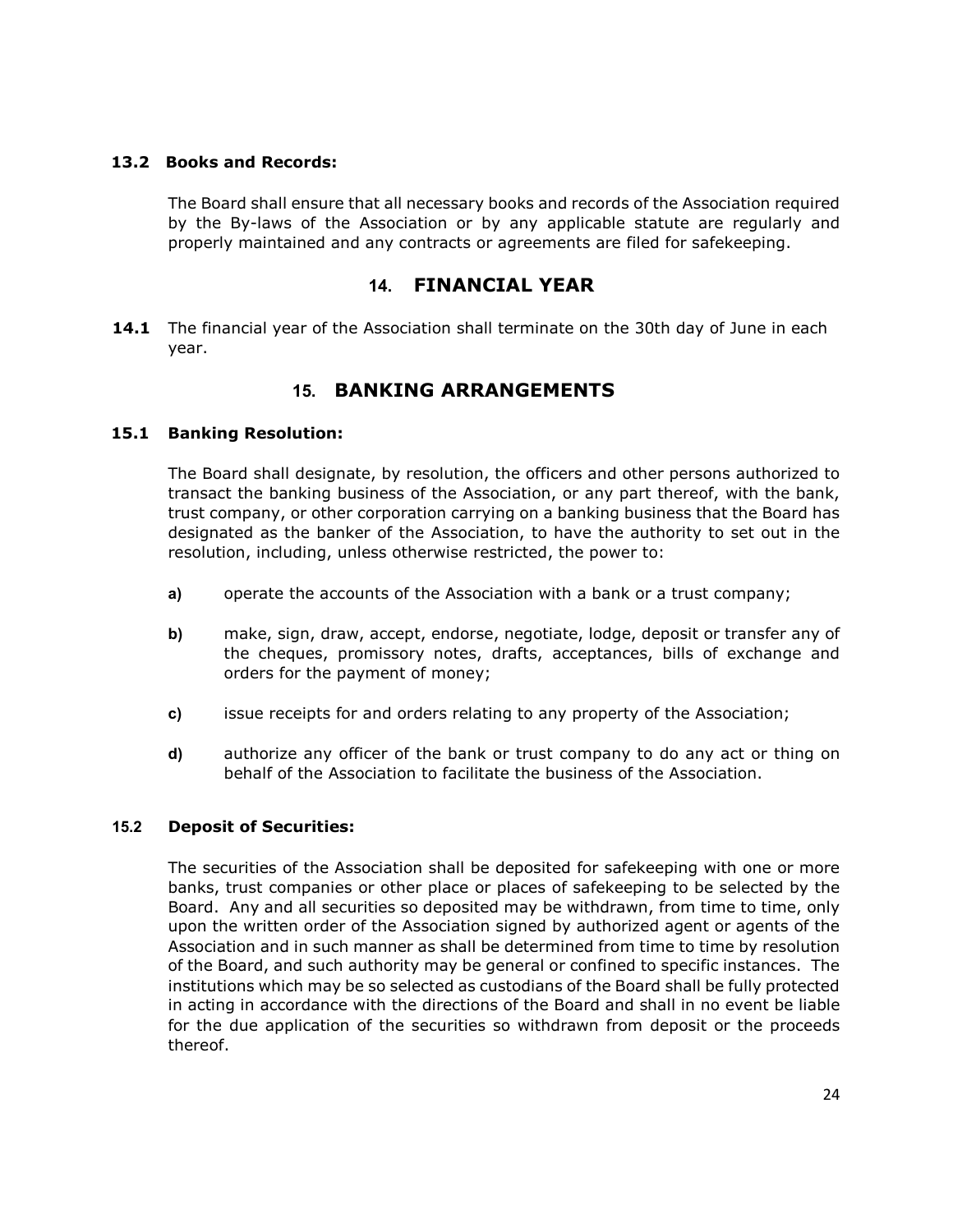#### 15.3 Cheque Signing

The Treasurer and either the President or one other authorized Board Member, will be required to sign all cheques issued by the Ilderton Minor Hockey Association.

# 16. BORROWING BY THE ASSOCIATION

#### 16.1 Borrowing Power:

Subject to the limitations set out in the Letters Patent, Supplementary Letters Patent, By-laws or Policies of the Association, the Board may by Resolution authorize the Association to:

- a) borrow money on the credit of the Association;
- b) issue, sell or pledge securities of the Association; or
- c) charge, mortgage, hypothecate or pledge all or any of the real or personal property of the Association, including book debts, rights, powers, franchises and undertakings, to secure any securities or any money borrowed, or other debt, or any other obligation or liability of the Association.

#### 16.2 Borrowing Resolution:

From time to time, the Board may authorize any Director of the Association or any other person to make arrangements with reference to the monies so borrowed or to be borrowed and as to the terms and conditions of any loan, and as to the security to be given therefore, with power to vary or modify such arrangements, terms and conditions, and to give such additional security as the Board may authorize, and generally to manage, transact and settle the borrowing of money by the Association.

# 17. NOTICE

# 17.1 Computation of Time:

In computing the date when notice must be given under any provision of this By-law requiring a specified number of days' notice of any Meeting or other event, the date of giving the notice is included, unless otherwise provided.

# 17.2 Omissions and Errors:

The accidental omission to give notice of any Meeting of the Board or Members or the non-receipt of any notice by any Director or Member or by the auditor of the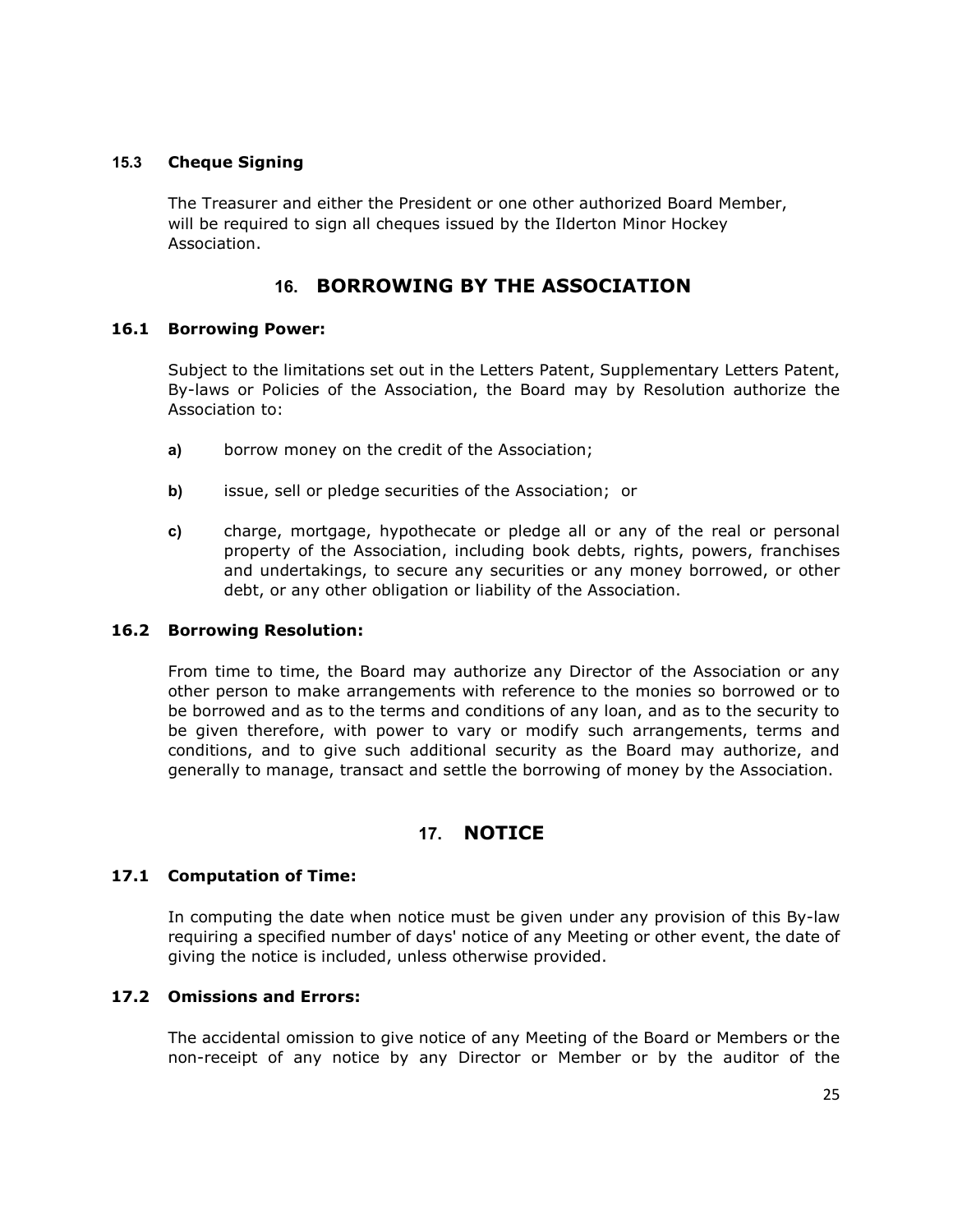Association or any error in any notice not affecting its substance does not invalidate any resolution passed or any proceedings taken at the Meeting. Any Director, Member or the Auditor of the Association may at any time waive notice of any Meeting and may ratify and approve any or all proceedings taken thereat.

# 17.3 Method of Giving Notice:

Whenever under the provisions of this By-law of the Association, notice is required to be given, such notice may be given either personally, by telephone, signed and scanned electronic document or by depositing same in a post office or a public letter box, in a postage paid sealed envelope addressed to the Director or Member at his or her address as the same appears in the records of the Association. Any notice or other documents so sent by mail shall be deemed to be sent at the time when the same was deposited in a post office or public letter box as aforesaid. For the purposes of sending any notice, the address of any Member or Director shall be his or her last address in the records of the Association.

# 18. PASSING AND AMENDING BYLAWS

- **18.1** The Board and a member in good standing may recommend amendments to the Bylaws of the Association from time to time, to the Membership.
- 18.2 If the Board intends to discuss amendment of the By-laws of the Association at a Board Meeting, written notice of such intention shall be sent by the Secretary to each Director not less than ten (10) days before such Meeting. Where such notice is not provided, any recommendation to amend the By-laws may nevertheless be moved at the Meeting and discussion and voting thereon adjourned to the next Meeting for which written notice of intention to pass or amend such By-laws shall be given.
	- a) A By-law or an amendment to a By-law recommended by the Board shall be presented for adoption at the next Annual General Meeting of the Members of the Association. The notice of such Annual General Meeting shall refer to, describe and explain the By-law or amendment(s) to the By-law to be presented at the Meeting of the Members.
	- b) A motion to amend the By-laws recommended by the Board or proposed by a Member at a General Meeting of Members called for that purpose must be approved by a two-thirds vote of the Members present at such General Meeting.
	- c) The Members at the General Meeting of Members may confirm the proposed By-law or amended By-law as presented or amend or reject the proposed Bylaw or amended By-Law.